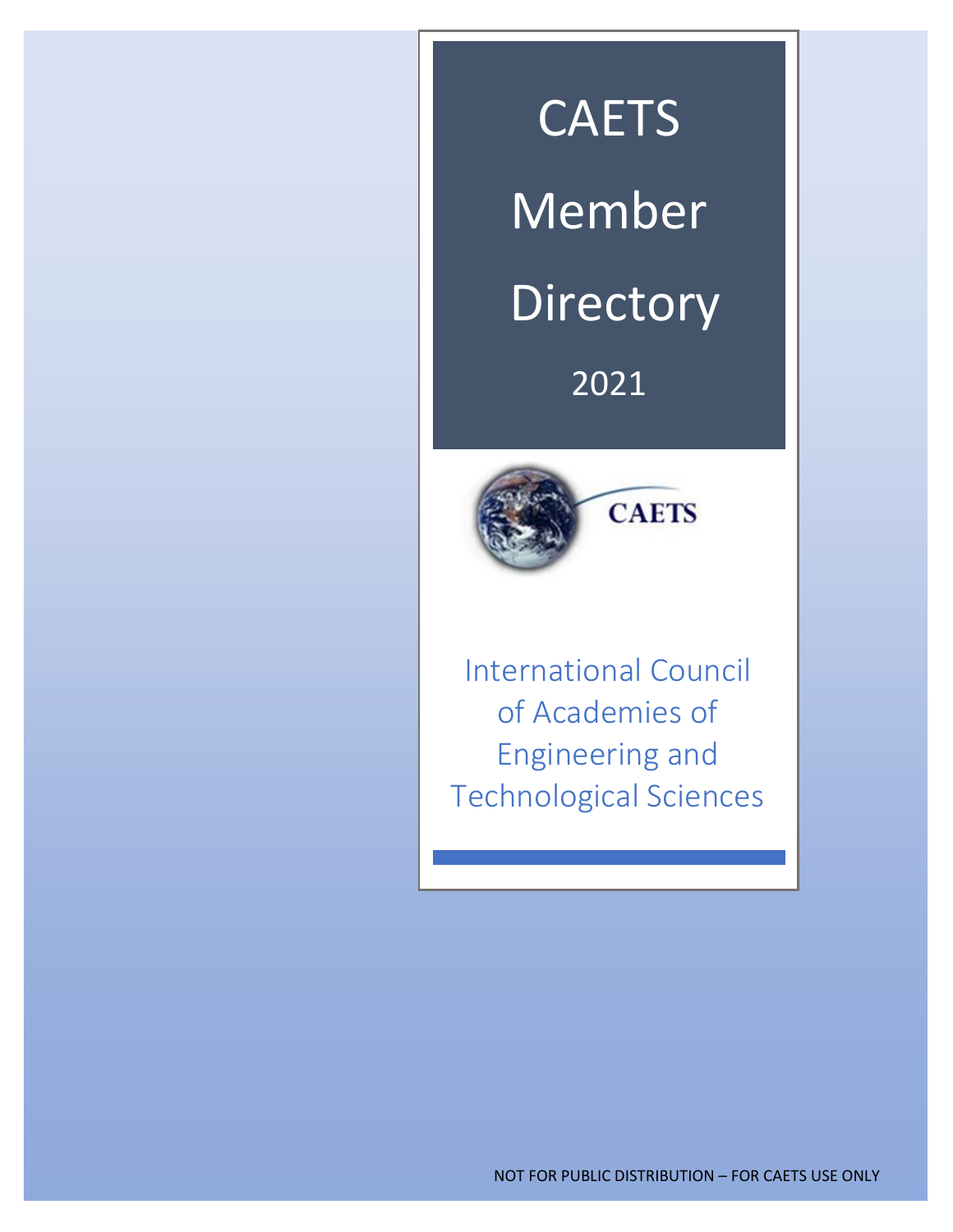

## <span id="page-1-0"></span>MEMBER INDEX

| <b>ARGENTINA</b>      | <b>MEXICO</b>         |
|-----------------------|-----------------------|
| <b>AUSTRALIA</b>      | <b>NETHERLANDS</b>    |
| <b>BELGIUM</b>        | <b>NEW ZEALAND</b>    |
| <b>CANADA</b>         | <b>NIGERIA</b>        |
| <b>CHINA</b>          | <b>NORWAY</b>         |
| <b>CROATIA</b>        | <b>PAKISTAN</b>       |
| <b>CZECH REPUBLIC</b> | <b>SERBIA</b>         |
| <b>DENMARK</b>        | <b>SLOVENIA</b>       |
| <b>FINLAND</b>        | <b>SOUTH AFRICA</b>   |
| <b>FRANCE</b>         | <b>SPAIN</b>          |
| <b>GERMANY</b>        | <b>SWEDEN</b>         |
| <b>HUNGARY</b>        | SWITZERLAND           |
| <b>INDIA</b>          | <b>UNITED KINGDOM</b> |
| <b>IRELAND</b>        | <b>UNITED STATES</b>  |
| <b>JAPAN</b>          | <b>URUGUAY</b>        |
| <b>KOREA</b>          |                       |

[2021 CAETS Board of Directors](#page-33-0)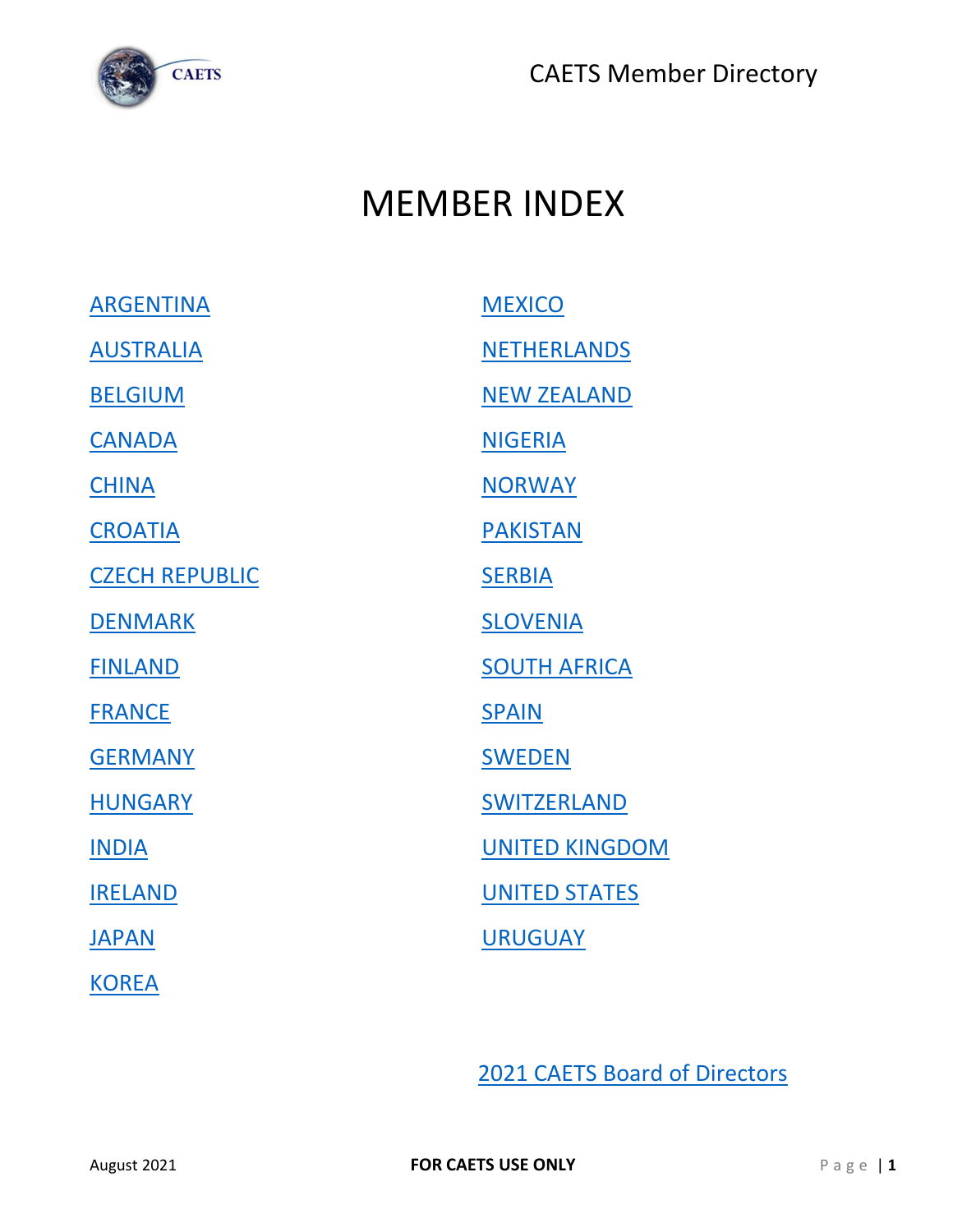



### <span id="page-2-0"></span>**ARGENTINA** *[\(back\)](#page-1-0)*

Academia Nacional de Ingeniería (ANI) Founded: 1970 Elected to CAETS: 1999

WEBSITE: [www.acading.org.ar](http://www.acading.org.ar/)

MAILING ADDRESS: PALACIO DE LAS AGUAS CORRIENTES VIAMONTE 1951 C1056ABC – CIUDAD AUTÓNOMA DE BUENOS AIRES ARGENTINA

PHONE: +54911 5973 6593

EMAIL (Primary): [acading@gmail.com;](mailto:acading@gmail.com) [secretaria@acading.org.ar](mailto:secretaria@acading.org.ar)

EMAIL (Copy): [acading.arg@gmail.com;](mailto:acading.arg@gmail.com)

#### LEADERSHIP:

| President                      | Manuel A. Solanet   |
|--------------------------------|---------------------|
| 1 <sup>st</sup> Vice President | Maximo Fioravanti   |
| 2 <sup>nd</sup> Vice President | Oscar U. Vignart    |
| Secretary                      | Tomas A. del Carril |
| Pro-Secretary                  | Patricia L. Arnera  |
| Treasurer                      | Gustavo A. Devoto   |
| Pro-Treasurer                  | Jose Luis Roces     |

#### CAETS Principals

CAETS President (2021) Manuel A. Solanet [msolanet@infupa.com](mailto:msolanet@infupa.com)

[msolanet@infupa.com](mailto:msolanet@infupa.com)

[ovignart@gmail.com](mailto:ovignart@gmail.com)

CAETS Website Access

Manuel Solanet (Acct # 30) Oscar Vignart (Acct # 47) Margarita Mercado (Acct # 32) Roberto Carnicer (Acct # 123) Javier Fazio (Acct # 122)

*Updated 2 December 2020*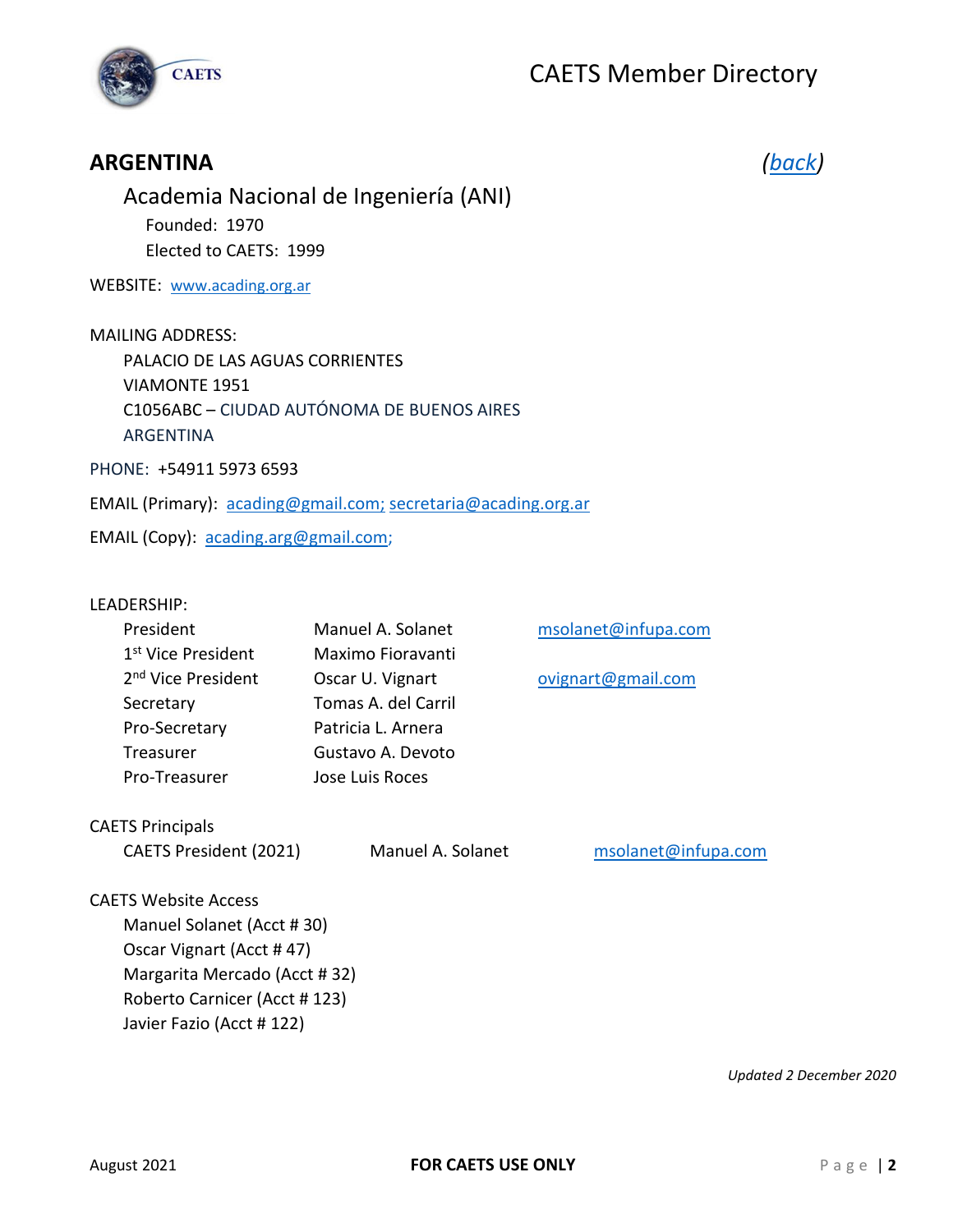

### <span id="page-3-0"></span>**AUSTRALIA** *[\(back\)](#page-1-0)*

### Australian Academy of Technology and Engineering (ATSE) Founded: 1976 Elected to CAETS: 1978 (Founding Member)

WEBSITE: [www.atse.org.au](http://www.atse.org.au/)

#### MAILING ADDRESS:

 PO Box 4776 Kingston, ACT 2604 Australia

PHONE: +61 3 9864 0900

EMAIL (Primary): [samires.hook@atse.org.au;](mailto:samires.hook@atse.org.au) Kylie.walker@atse.org.au

EMAIL (Copy): [president@atse.org.au](mailto:president@atse.org.au)

#### LEADERSHIP:

| <b>Hugh Bradlow</b> | hugh.bradlow@atse.org.au      |
|---------------------|-------------------------------|
| Carrie Hillyard     | carrie hillyard@cmcapital.com |
| Kylie Walker        | kylie.walker@atse.org.au      |
| Samires Hook        | Samires.hook@atse.org.au      |
|                     |                               |

CAETS Principals

Council Delegate Hugh Bradlow [hugh.bradlow@atse.org.au](mailto:hugh.bradlow@atse.org.au)

### CAETS Website Access

Hugh Bradlow (Acct # 11) Kylie Walker (Acct # 97) Samires Hook (Acct #

*Updated 3 August 2021*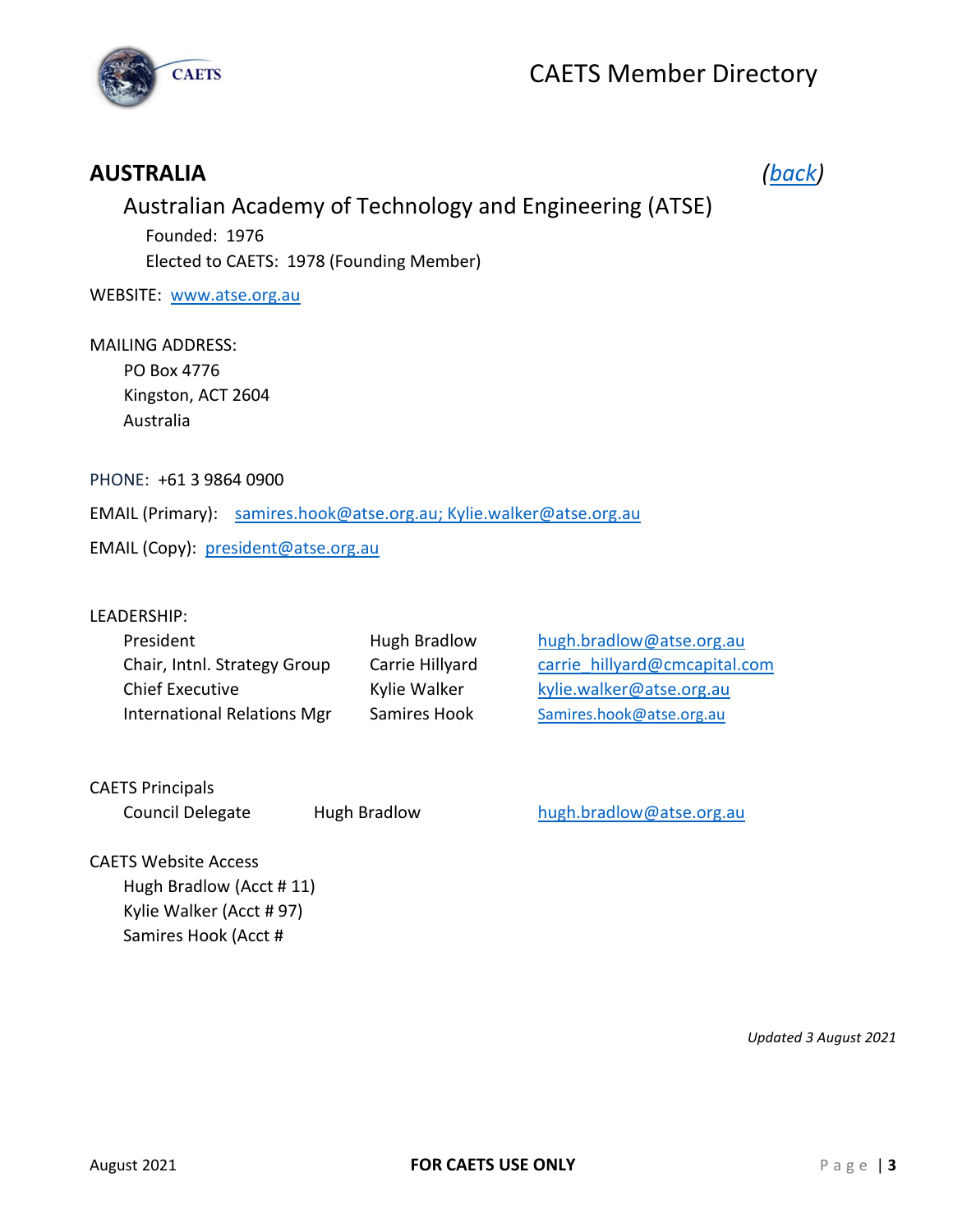

### <span id="page-4-0"></span>**BELGIUM** *[\(back\)](#page-1-0)*

### Royal Belgian Academy Council of Applied Sciences (BACAS) Founded: 1987 Elected to CAETS: 1990

WEBSITE: [www.kvab.be](http://www.kvab.be/)

MAILING ADDRESS: Hertogstraat 1, rue Ducale 1 1000 Brussels, Belgium

PHONE: 32 2 550 2323

EMAIL (Primary): [elisabeth.monard@kvab.be](mailto:elisabeth.monard@kvab.be)

EMAIL (Copy): [macheroy@gmail.com;](mailto:macheroy@gmail.com) Jan.Albert@kvab.be;

#### LEADERSHIP:

| Chairman of Board         | Marc Acheroy             | macheroy@gmail.com              |
|---------------------------|--------------------------|---------------------------------|
| President                 | Elisabeth Monard         | elisabeth.monard@kvab.be        |
| <b>Honorary President</b> | Archiel Van Cauwenberghe | Achiel.VanCauwenberghe@UGent.be |
| Policy Officer            | Jan Albert               | Jan.Albert@kvab.be              |

| <b>CAETS Principals</b> |          |
|-------------------------|----------|
| Council Delegate        | Paul Ver |
| Board (2021-2022)       | Elisabet |

rstraeten **Daul.verstraeten4@telenet.be** th Monard elisabeth monard@kvab.be

CAETS Website Access Elisabeth Monard (Acct # 100) Jan Albert (Acct # 113)

*Updated 4 February 2021*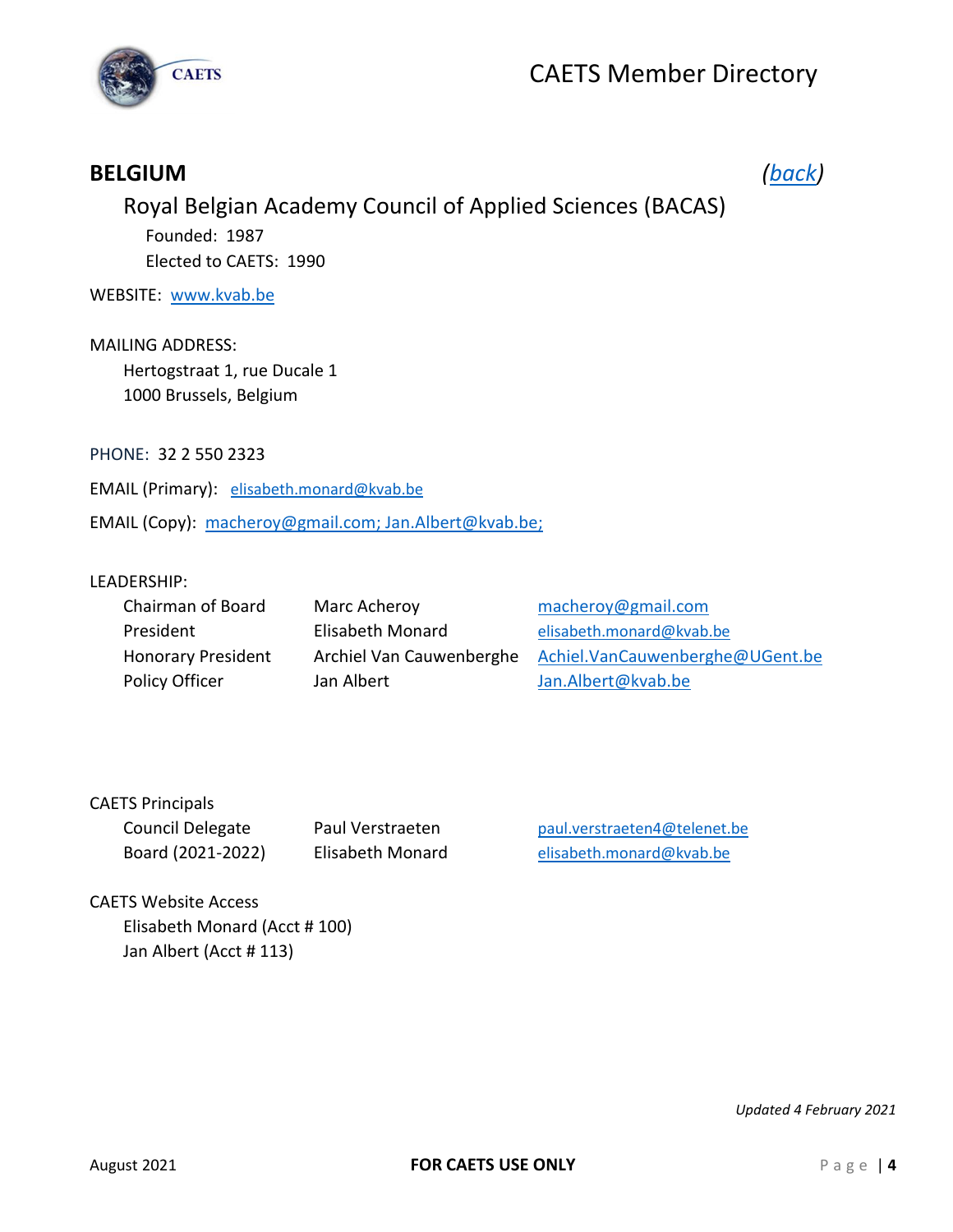



### <span id="page-5-0"></span>**CANADA** *[\(back\)](#page-1-0)*

Canadian Academy of Engineering (CAE) Founded: 1987 Elected to CAETS: 1991

WEBSITE: [www.cae-acg.ca](http://www.cae-acg.ca/)

MAILING ADDRESS:

300 – 55 rue Metcalfe Street Ottawa Ontario K1P 6L5, Canada

PHONE: (613) 235 4836; (613) 235 9056

EMAIL (Primary): [robert.crawhall@cae-acg.ca;](mailto:robert.crawhall@cae-acg.ca) mascher@mcmaster.ca

EMAIL (Copy): [cae-admin@cae-acg.ca;](mailto:cae-admin@cae-acg.ca) [info@cae-acg.ca](mailto:info@cae-acg.ca)

#### LEADERSHIP:

| President                 | Yves Beauchamp         | yves.beauchamp@mcgill.ca   |
|---------------------------|------------------------|----------------------------|
| President-Elect           | Soheil Asgarpour       | sasgarpour@ptac.org        |
| Past-President            | <b>Eddy Isaacs</b>     | eddyisaacsinc@gmail.com    |
| <b>Executive Director</b> | <b>Robert Crawhall</b> | robert.crawhall@cae-acg.ca |
| Senior Director           | Anne-Marie Huynh       | annemarie.huynh@mcgill.ca  |
| Project Manager           | Christopher Frantz     | info@cae-acg.ca            |
| Administration            | Kayla Bimm             | cae-admin@cae-acg.ca       |
| Finance                   | <b>Shannon Hallett</b> | accounting@cae-acg.ca      |

CAETS Principals

| <b>Council Delegate</b>    | Pete |
|----------------------------|------|
| Board (2020-2021)          | Pete |
| <b>Education Committee</b> | Jess |
| <b>Energy Committee</b>    | Rob  |
| Sustainability Cmte.       | Fed  |

er Mascher **Mascher** [mascher@mcmaster.ca](mailto:mascher@mcmaster.ca) er Mascher **Commascher** [mascher@mcmaster.ca](mailto:mascher@mcmaster.ca) e Zhu dia katio Committee Jesus Committee Jesus Committee Jesus Committee Jesus Committee Jesus Committee Jesus ert Evans **Europe Committee Robert Evans evans @mech.ubc.ca** erico Rosei **Camerico Rosei contra [rosei@emt.inrs.ca](mailto:rosei@emt.inrs.ca)** 

CAETS Website Access Robert Crawhall (Acct # 35) Jesse Zhu (Acct # 76) Peter Mascher (Acct # 98)

*Updated 8 December 2020*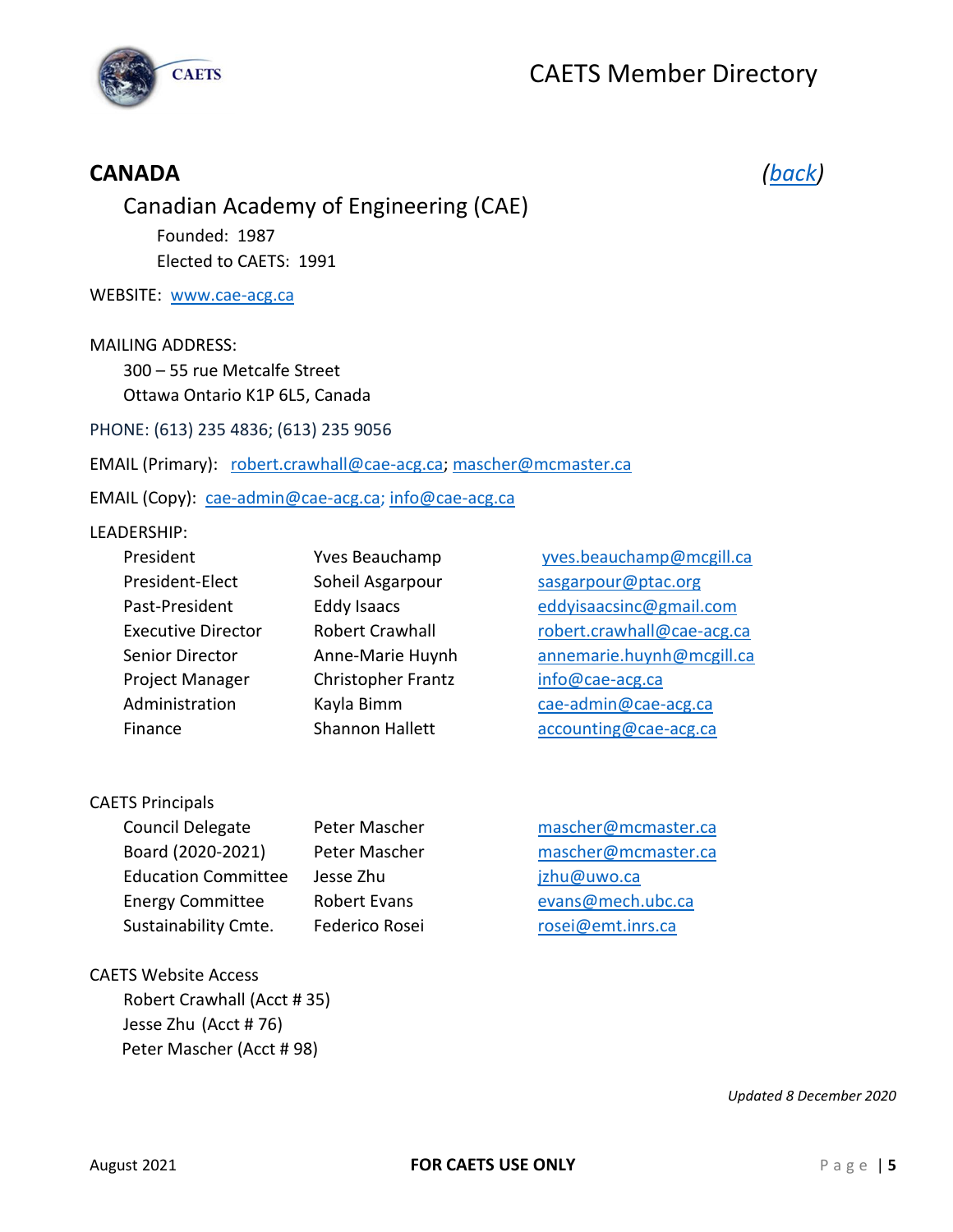

### <span id="page-6-0"></span>**CHINA** *[\(back\)](#page-1-0)*

### Chinese Academy of Engineering (CAE) Founded: 1994 Elected to CAETS: 1997

#### WEBSITE: [www.cae.cn](http://www.cae.cn/)

### MAILING ADDRESS: 2 Bingjiaokou Hutong

Xicheng District Beijing 100088, China

#### PHONE: +86 10 5930 0264

EMAIL (Primary): [zy@cae.cn;](mailto:zy@cae.cn) [rht@cae.cn](mailto:rht@cae.cn)

EMAIL (Copy):

#### LEADERSHIP:

| President                            | Xiaohong LI        |
|--------------------------------------|--------------------|
| International Coop.                  | <b>CHENG Jiavi</b> |
| Dir. International Coop. Hongtao Ren |                    |

[cjy@cae.cn](mailto:cjy@cae.cn) [rht@cae.cn](mailto:rht@cae.cn)

### CAETS Principals Council Delegate Xiaohong LI

CAETS Website Access Hongtao Ren (Acct # 10) Yu Zhu (Acct # 99)

*Updated 14 July 2021*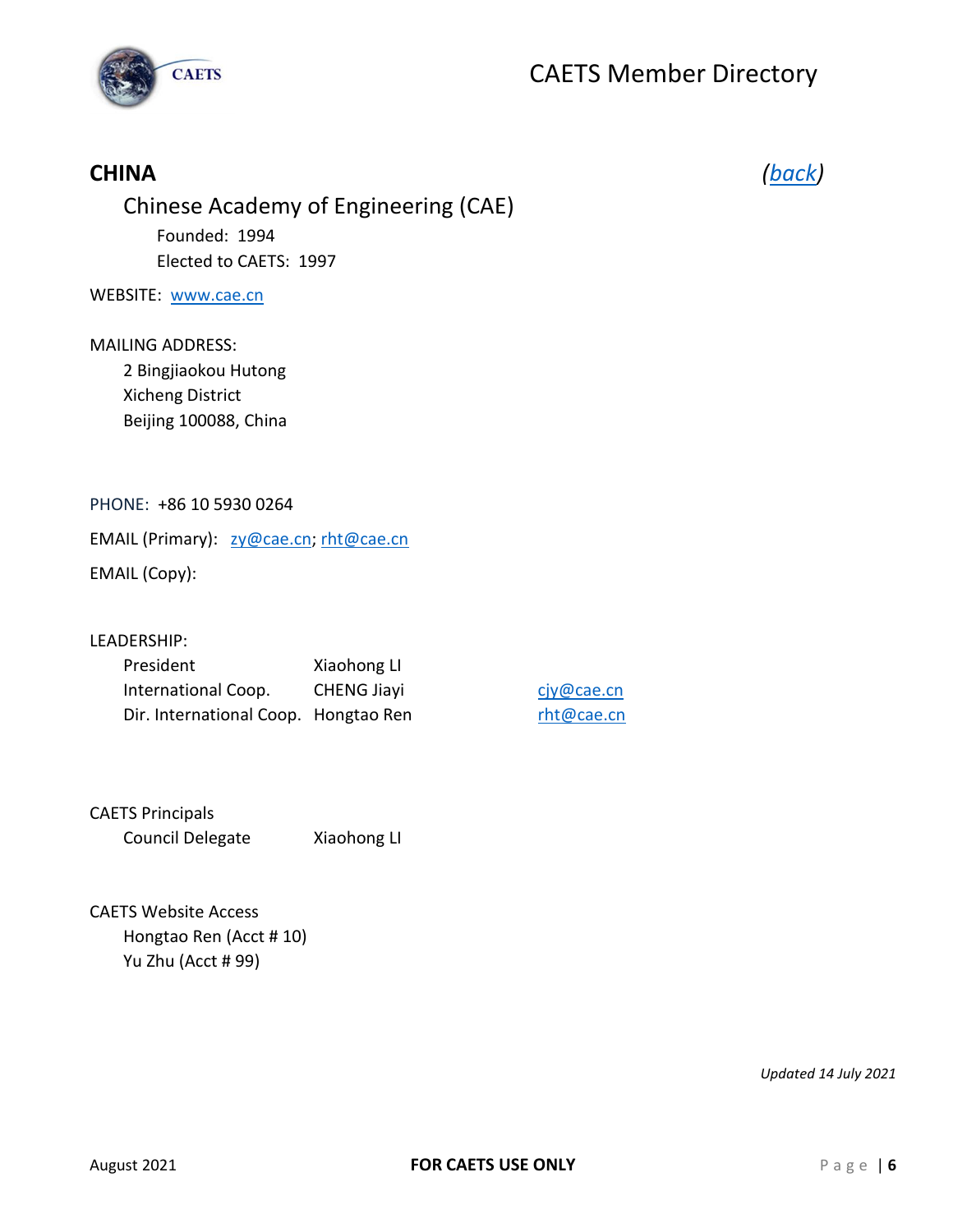



### <span id="page-7-0"></span>**CROATIA** *[\(back\)](#page-1-0)*

### Croatian Academy of Engineering (HATZ) Founded: 1993 Elected to CAETS: 2000

#### WEBSITE: [www.hatz.hr](http://www.hatz.hr/)

### MAILING ADDRESS: PO Box 59, HR10001

28 Kacic Street HR 10 000 Zagreb, Croatia

#### PHONE: 01 4922 559

EMAIL (Primary): [androcec@hatz.hr](mailto:androcec@hatz.hr)

EMAIL (Copy): [hatz@hatz.hr](mailto:hatz@hatz.hr)

#### LEADERSHIP:

| President                | Vladimir Androce |
|--------------------------|------------------|
| <b>Vice President</b>    | Zdravko Terze    |
| <b>Vice President</b>    | Dubravko Rogale  |
| <b>Secretary General</b> | Vladimir Mrsa    |
| Governing Board Mbr.     | Slavko Krajcar   |
| President, Intnl. Cmte.  | Nikola Cavlina   |

President Viladimir Androcec@hatz.hr [zdravko.terze@fsb.hr](mailto:zdravko.terze@fsb.hr) [rogale@hatz.hr](mailto:rogale@hatz.hr) [vmrsa@hatz.hr](mailto:vmrsa@hatz.hr) [slavko.krajcar@fer.hr](mailto:slavko.krajcar@fer.hr)

#### CAETS Principals

Council Delegate Vladimir Androcec [androcec@hatz.hr](mailto:androcec@hatz.hr)

#### CAETS Website Access

Vladimir Mrsa (Acct # 48) Vladimir Androcec (Acct # 60) Nikola Cavlina, President, International Committee (Acct # 61) Tanja Miskic Rogic, Business Secretary (Acct # 62)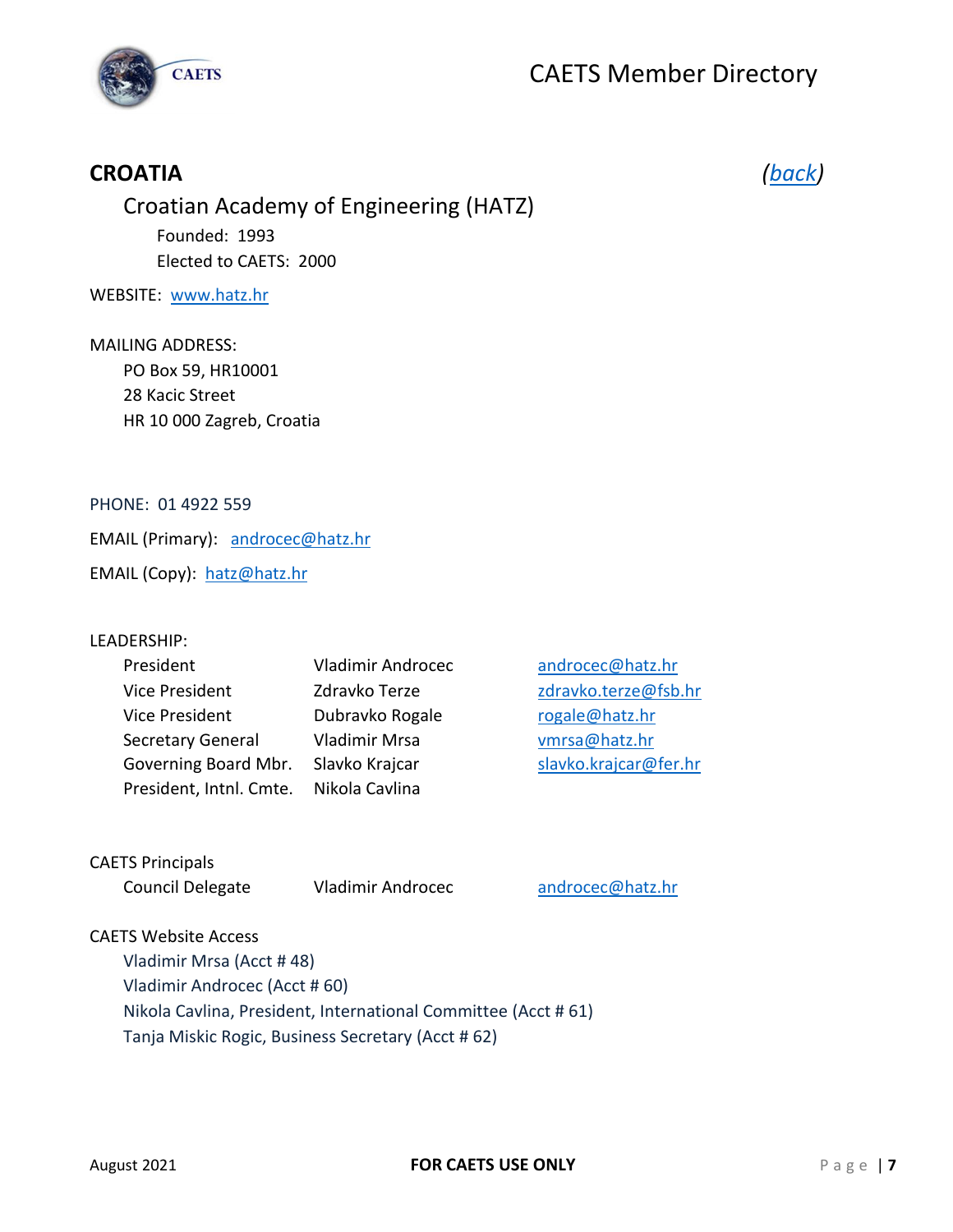

### <span id="page-8-0"></span>**CZECH REPUBLIC** *[\(back\)](#page-1-0)*

### Engineering Academy of the Czech Republic (EA CR) Founded: 1995 Elected to CAETS: 1999

WEBSITE: [www.eacr.cz](http://www.eacr.cz/)

MAILING ADDRESS: Narodni trida 3 110 000 Prague 1, Czech Republic

PHONE: +420 221 403 478

EMAIL (Primary): [hayer@kav.cas.cz](mailto:hayer@kav.cas.cz)

EMAIL (Copy): [iacr@kav.cas.cz](mailto:iacr@kav.cas.cz)

#### LEADERSHIP:

| President         | Petr Zuna         | petr.zuna@fs.cvut.cz      |
|-------------------|-------------------|---------------------------|
| Vice President    | Miroslav Vaclavik | miroslav.vaclavik@vuts.cz |
| Secretary General | Milos Hayer       | hayer@kav.cas.cz          |

CAETS Principals Council Delegate Milos Hayer hayer [hayer@kav.cas.cz](mailto:hayer@kav.cas.cz)

CAETS Website Access Milos Hayer (Acct # 68)

*Confirmed 5 February 2021*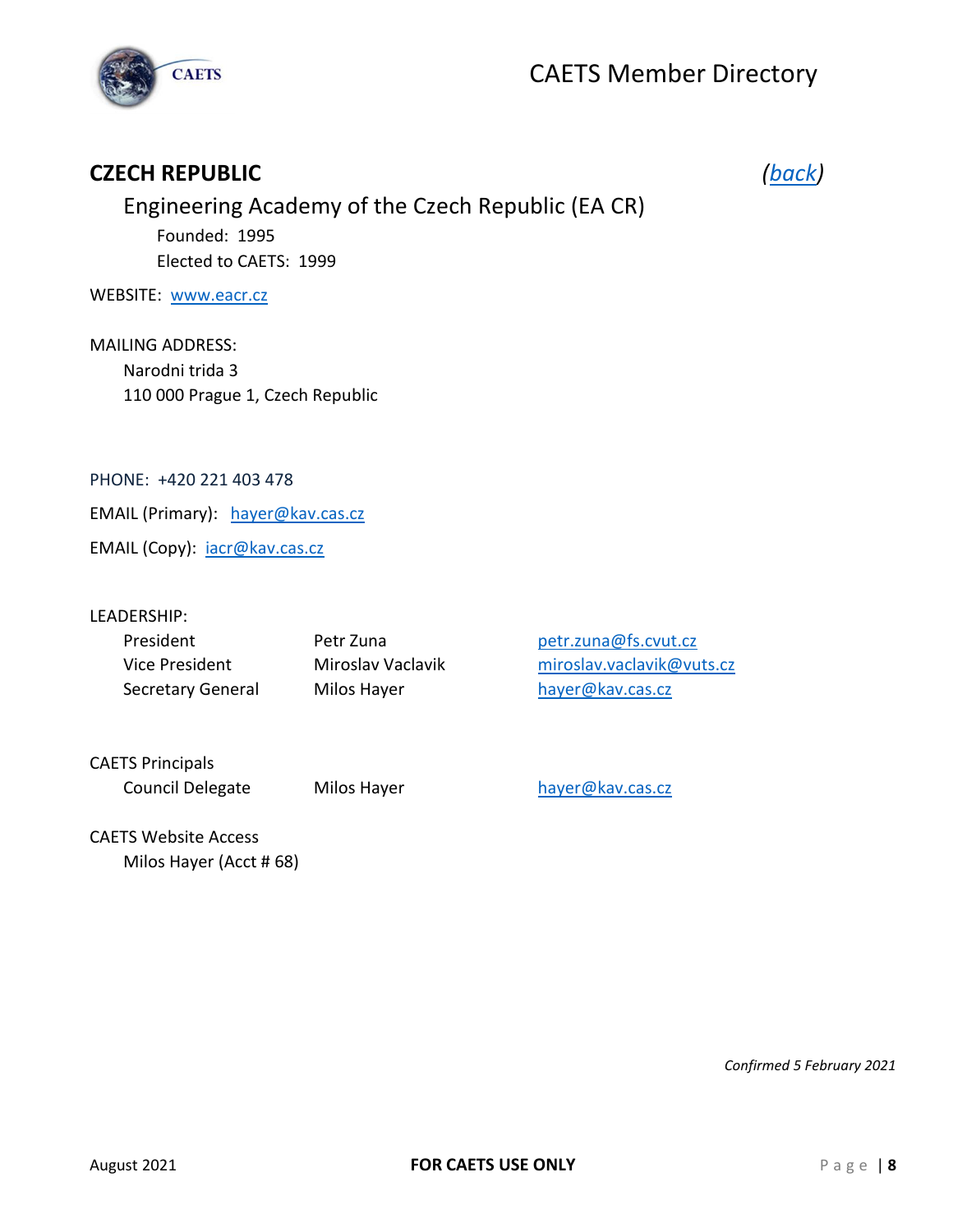

<span id="page-9-0"></span>

| <b>DENMARK</b><br>Danish Academy of Technical Sciences (ATV)<br>Founded: 1937<br>Elected to CAETS: 1987      |  |
|--------------------------------------------------------------------------------------------------------------|--|
| WEBSITE: www.atv.dk                                                                                          |  |
| <b>MAILING ADDRESS:</b><br>Faestningens Materialgaard<br>30 Frederiksholms Kanal, A1<br>DK 1220 Copenhagen K |  |
| PHONE: +45 4588 1311; +45 4117 5959 (Lia Leffland)                                                           |  |
| EMAIL (Primary): It@atv.dk; Il@atv.dk                                                                        |  |
| EMAIL (Copy): atvmail@atv.dk; mab@atv.dk                                                                     |  |
|                                                                                                              |  |

LEADERSHIP:

| President                  | Anders Bjarklev |
|----------------------------|-----------------|
| <b>Managing Director</b>   | Lia Leffland    |
| International Partnerships | Martin Bech     |

[ll@atv.dk](mailto:ll@atv.dk) [mab@atv.dk](mailto:mab@atv.dk)

| <b>CAETS Principal</b> |  |
|------------------------|--|
| Council Delegate       |  |

Nils Andersen [noa@science.ku.dk](mailto:noa@science.ku.dk)

CAETS Website Access Lia Leffland (Acct # 16) Lise Thurmann (PA to Lia Leffland) (Acct # 17) Martin Bech (Acct # 74)

*Confirmed 2 February 2021*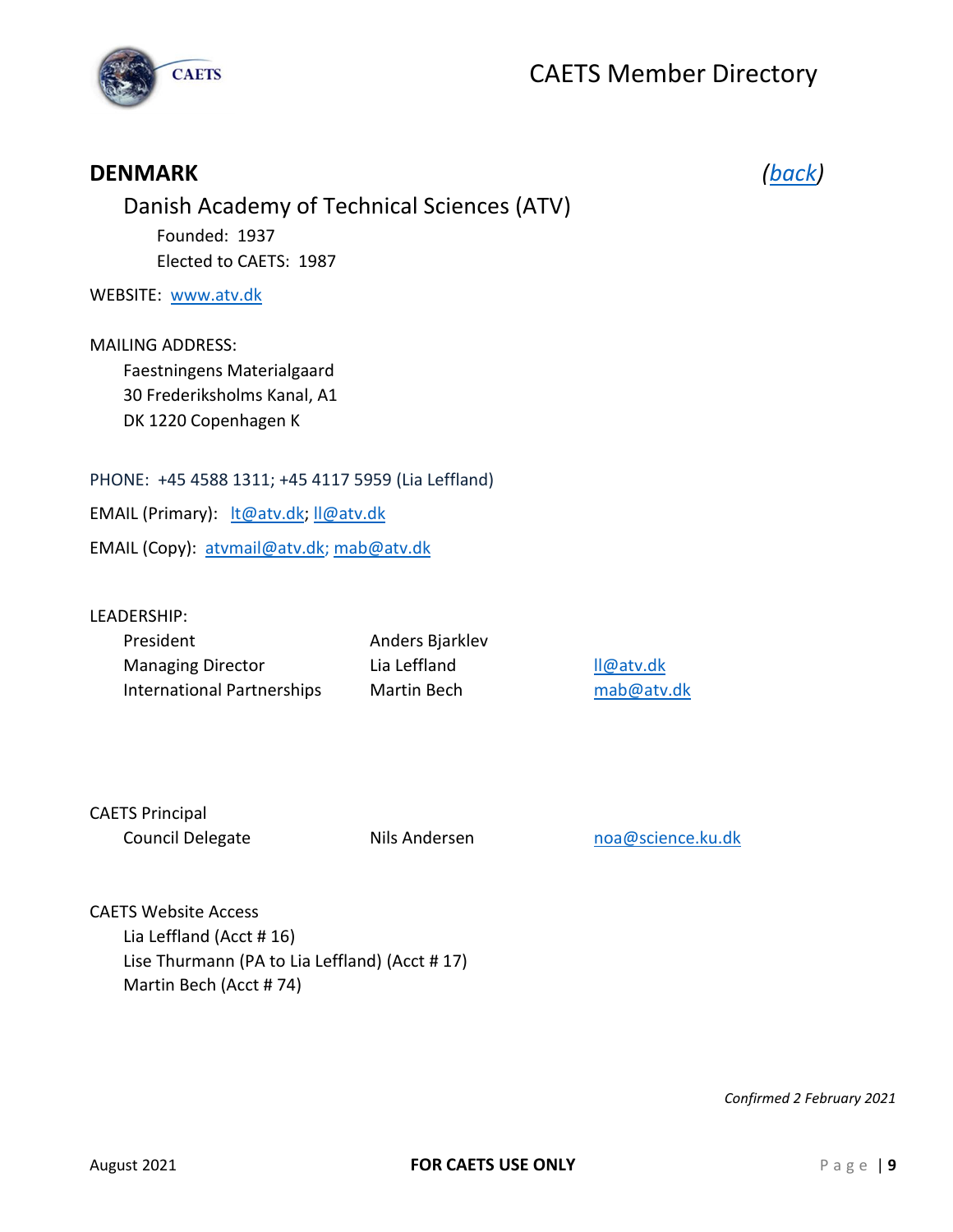

### <span id="page-10-0"></span>**FINLAND** *[\(back\)](#page-1-0)*

### Council of Finnish Academies (CoFA) Established: 2018 Elected to CAETS: 1989 (Predecessor organization FACTE)

WEBSITE: [www.academies.fi](http://www.academies.fi/)

#### MAILING ADDRESS:

Otakaari 24 02150 Espoo Finland

#### PHONE: +358 40 548 3307

EMAIL (Primary): [panu.nykanen@taf.fi](mailto:panu.nykanen@taf.fi)

EMAIL (Copy): [info@academies.fi](mailto:info@academies.fi)

#### LEADERSHIP:

Secretary General Panu Nykanen Panu Panu nykanen panu.nykanen @taf.fi (Finnish Academy of Technical Sciences)

### CAETS Principals Council Delegate Panu Nykanen Panu Pranu nykanen panu.nykanen @taf.fi

### CAETS Website Access Panu Nykanen (Acct # 9)

*Confirmed 3 December 2020*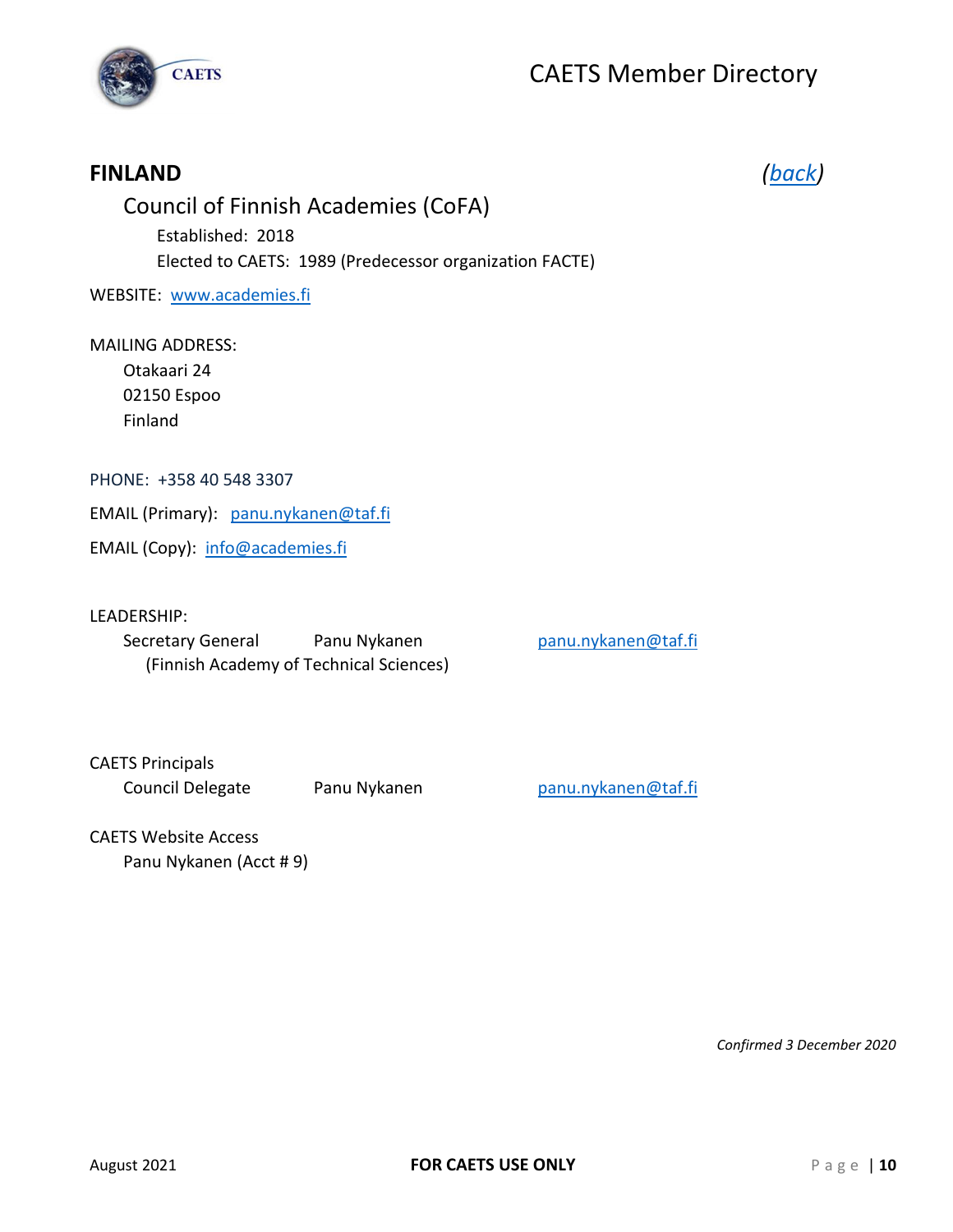



### <span id="page-11-0"></span>**FRANCE** *[\(back\)](#page-1-0)*

### National Academy of Technologies of France (NATF)

Founded: 1982 (CADAS); 2000 (NATF) Elected to CAETS: 1989

WEBSITE: [www.academie-technologies.fr](http://www.academie-technologies.fr/) MAILING ADDRESS: Le Ponant – Batiment A 19, rue Leblanc 75015 Paris, France

PHONE: +33 (0)1 53 85 44 43

EMAIL (Primary): [bruno.revellin-falcoz@academie-technologies.fr](mailto:bruno.revellin-falcoz@academie-technologies.fr)

EMAIL (Copy): [stephanie.thine@academie-technologies.fr;](mailto:stephanie.thine@academie-technologies.fr) [wolf.gehrisch@academie-technologies.fr](mailto:wolf.gehrisch@academie-technologies.fr)

#### LEADERSHIP:

| President                             | Pascal Viginier              | president@academie-technologies.fr             |
|---------------------------------------|------------------------------|------------------------------------------------|
| Honorary President &                  | <b>Bruno Revellin-Falcoz</b> |                                                |
| Delegate for Foreign Affairs (FA)     |                              | bruno.revellin-falcoz@academie-technologies.fr |
| Deputy Delegate for FA Gerard Creuzet |                              | gerard.creuzet@orange.fr                       |

#### CAETS Principals

President-Elect (2021) Pascal Viginier

### CAETS Website Access

Bruno Revellin-Falcoz (Acct # 41) Wolf Gehrisch (Acct # 77) Stephanie Thine (Acct # 108) Yves Bamberger (Acct # 120) Marie Meynadier (Acct # 124)

*Updated 8 June 2021*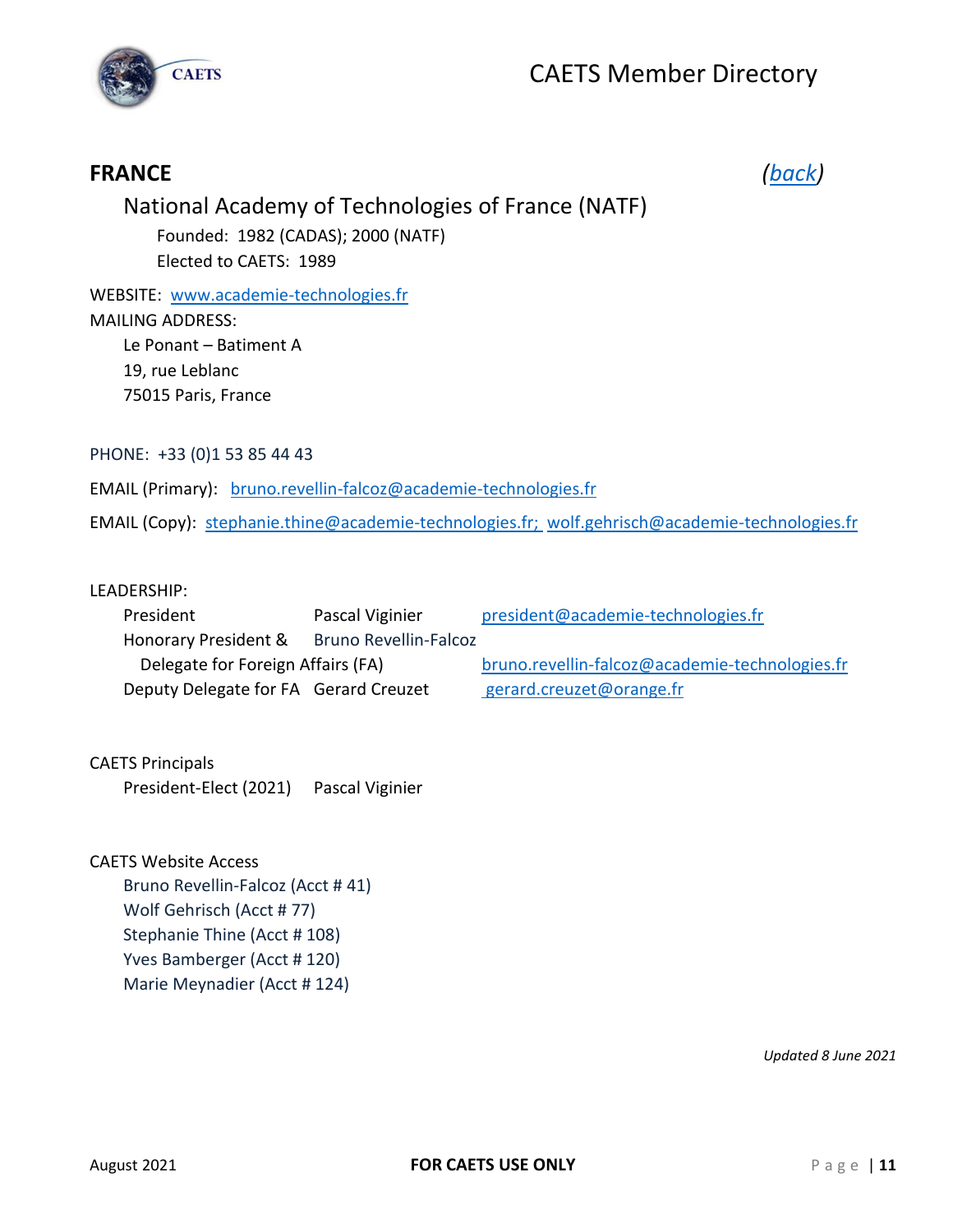

### <span id="page-12-0"></span>**GERMANY** *[\(back\)](#page-1-0)*

### National Academy of Science and Engineering (acatech)

Founded: 1997 Elected to CAETS: 2005

WEBSITE: [www.acatech.de](http://www.acatech.de/)

MAILING ADDRESS: acatech Karolinenplatz 4 80333 Munich, Germany

PHONE: +49 30 2063096-18

EMAIL (Primary): [wagner@acatech.de](mailto:wagner@acatech.de)

EMAIL (Copy): [xu@acatech.de](mailto:xu@acatech.de)

#### LEADERSHIP:

| President                |              | Johan-Dietrich (Jan) Worner                 |  |
|--------------------------|--------------|---------------------------------------------|--|
| President                |              | Karl-Heinz Streibich                        |  |
| VP International Affairs |              | Reinhard F. Hüttl (temporarily not in post) |  |
| Head of Intnl. Affairs   | Karen Wagner | wagner@acatech.de                           |  |

|  | <b>CAETS Principals</b> |  |
|--|-------------------------|--|
|--|-------------------------|--|

| Council Delegate  | Ulrich Wagner        |
|-------------------|----------------------|
| Board (2021-2022) | <b>Ulrich Wagner</b> |

Council Delegate Ulrich Wagner @tum.de [uwagner@tum.de](mailto:uwagner@tum.de)

### CAETS Website Access

Karen Wagner (Acct # 14) Diana Xu (Acct # 71) Frank Behrendt (Acct # 118) Ulrich Wagner (Acct # 119)

*Updated 7 April 2021*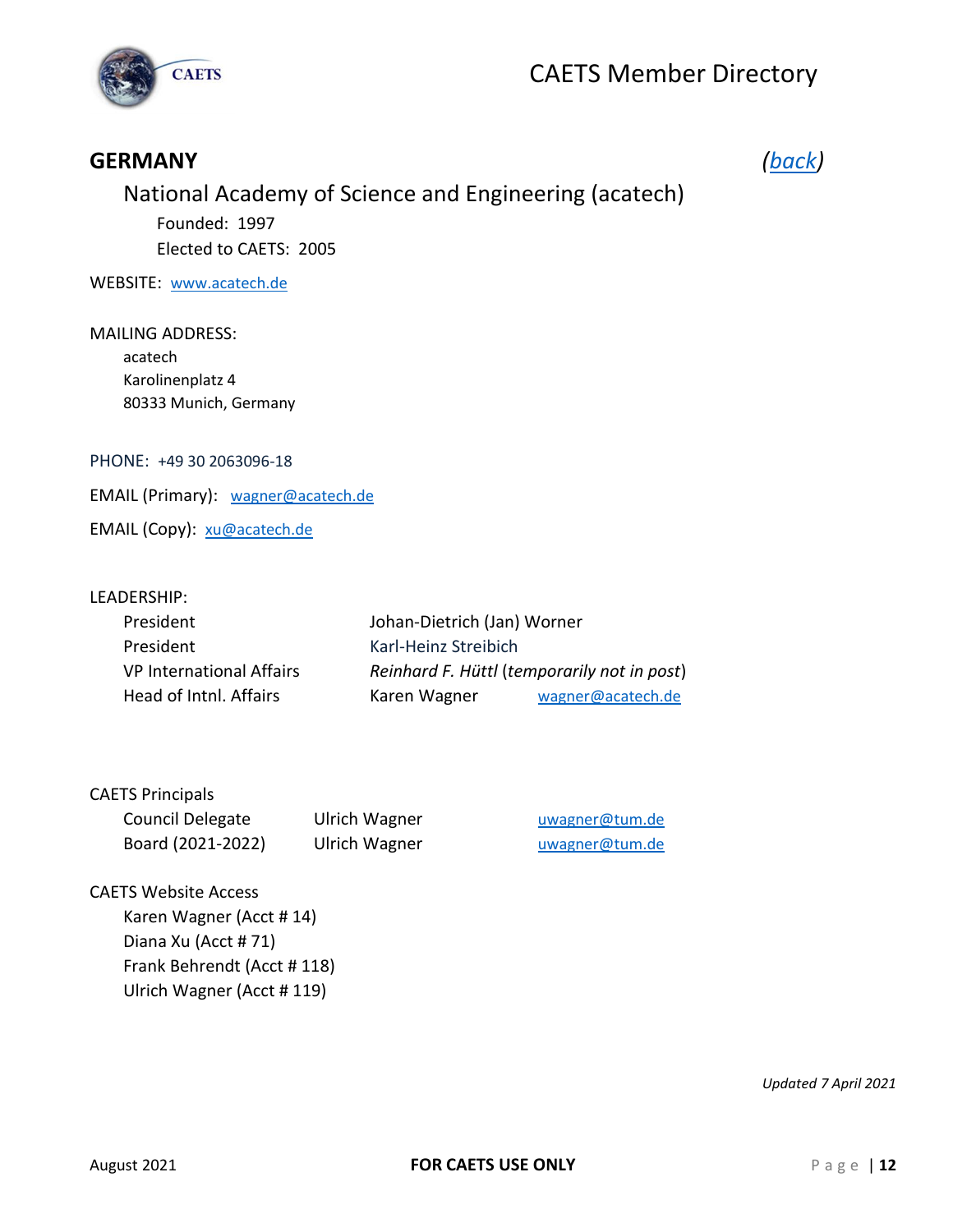



### <span id="page-13-0"></span>**HUNGARY** *[\(back\)](#page-1-0)*

Hungarian Academy of Engineering (HAE) Founded: 1990 (MMA) Elected to CAETS: 1995

WEBSITE: [www.mernokakademia.hu](http://www.mernokakademia.hu/)

#### MAILING ADDRESS:

Muegyetem rkp. 3. H-1111 Budapest Hungary

PHONE: +36 1 353 3996

EMAIL (Primary): [mbendzsel@gmail.com](mailto:mbendzsel@gmail.com)

EMAIL (Copy): [mma@mail.bme.hu](mailto:mma@mail.bme.hu)

#### LEADERSHIP:

| President                | Mikl $\tilde{A}^3$ s BENDZSEL |
|--------------------------|-------------------------------|
| Vice President           | András Szollosi-Nagy          |
| Vice President           | AndrÃis SALGÃ"                |
| <b>Secretary General</b> | JÃjnos TAKÃ <sup>•</sup> CS   |

[mbendzsel@gmail.com](mailto:mbendzsel@gmail.com) [andras.szollosinagy@gmail.com](mailto:andras.szollosinagy@gmail.com) [salgo@mail.bme.hu](mailto:salgo@mail.bme.hu) [janos.takacs@gjt.bme.hu](mailto:janos.takacs@gjt.bme.hu)

### CAETS Principals Council Delegate MiklÃ<sup>3</sup>s BENDZSEL

CAETS Website Access Attila Aszódi (Acct # 110) Mikl $\tilde{A}^3$ s BENDZSEL (Acct # 25) AndrÃis SALGÃ" (Acct # 26) JÃjnos TAKÃ<sup>•</sup> CS (Acct # 21) Csilla Lovas (Acct # 111)

*Updated 21 December 2020*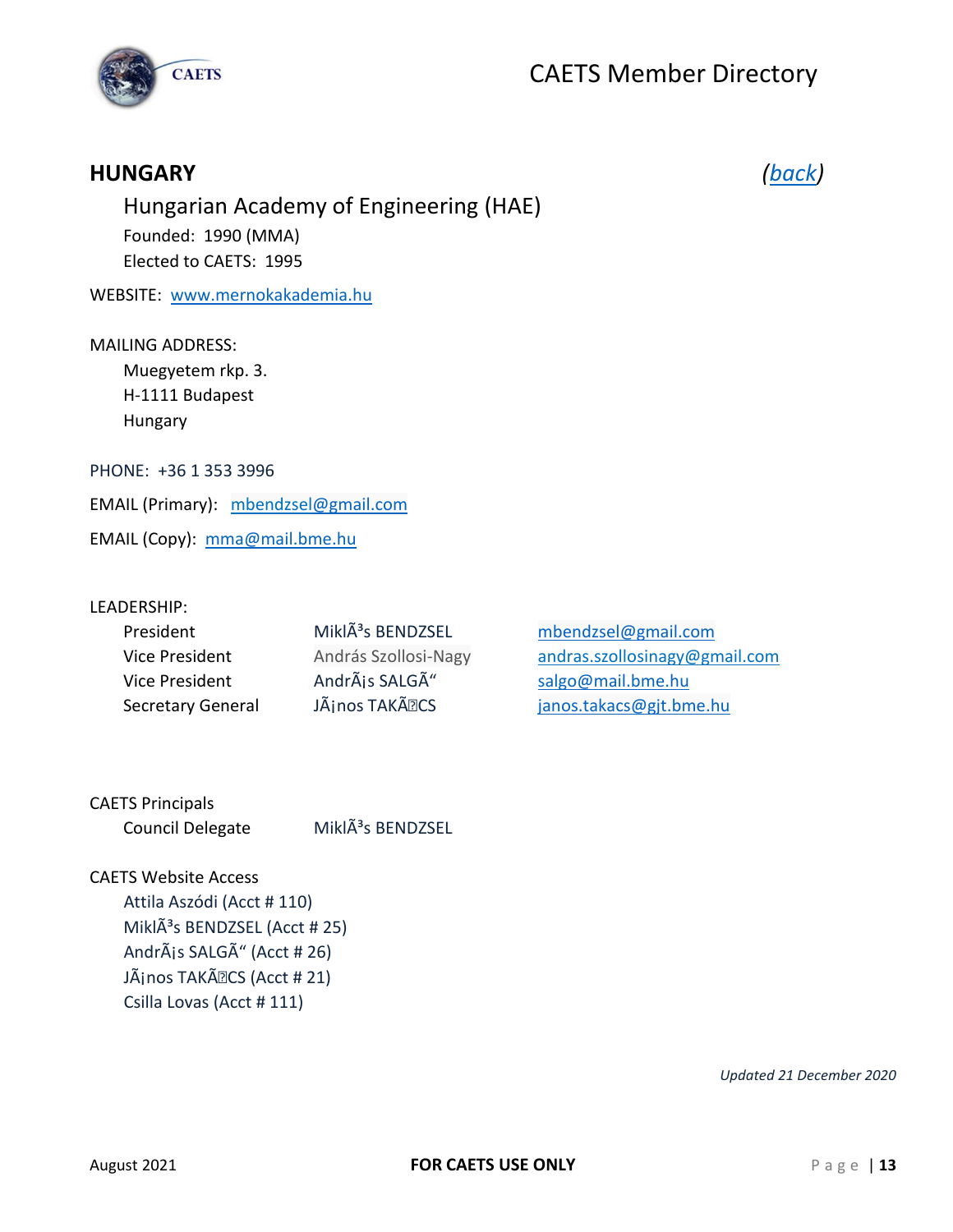

<span id="page-14-0"></span>

| <b>INDIA</b><br>Indian National Academy of Engineering (INAE)<br>Founded: 1987<br>Elected to CAETS: 1999                 |                                      |                                     |  |
|--------------------------------------------------------------------------------------------------------------------------|--------------------------------------|-------------------------------------|--|
| WEBSITE: www.inae.in                                                                                                     |                                      |                                     |  |
| <b>MAILING ADDRESS:</b><br>Ground Floor, Block-II,<br><b>Technology Bhavan</b><br>New Mehrauli Road<br>New Delhi-110 016 |                                      |                                     |  |
| PHONE: 011-26582475                                                                                                      |                                      |                                     |  |
| EMAIL (Primary): inaehq@inae.in                                                                                          |                                      |                                     |  |
| EMAIL (Copy): inaehq@gmail.com                                                                                           |                                      |                                     |  |
| LEADERSHIP:<br>President<br>Deputy Executive Director                                                                    | <b>Indranil Manna</b><br>Shobhit Rai | president@inae.in<br>inaehq@inae.in |  |

| <b>CAETS Principals</b> |  |
|-------------------------|--|
| Council Delegate        |  |

Indranil Manna **[president@inae.in](mailto:president@inae.in)** 

CAETS Website Access Lt Col Shobhit Rai (Retd) (Acct # 72) Indranil Manna (Acct # 117) Amit Agrawal (Acct # 121)

*Updated 3 August 2021*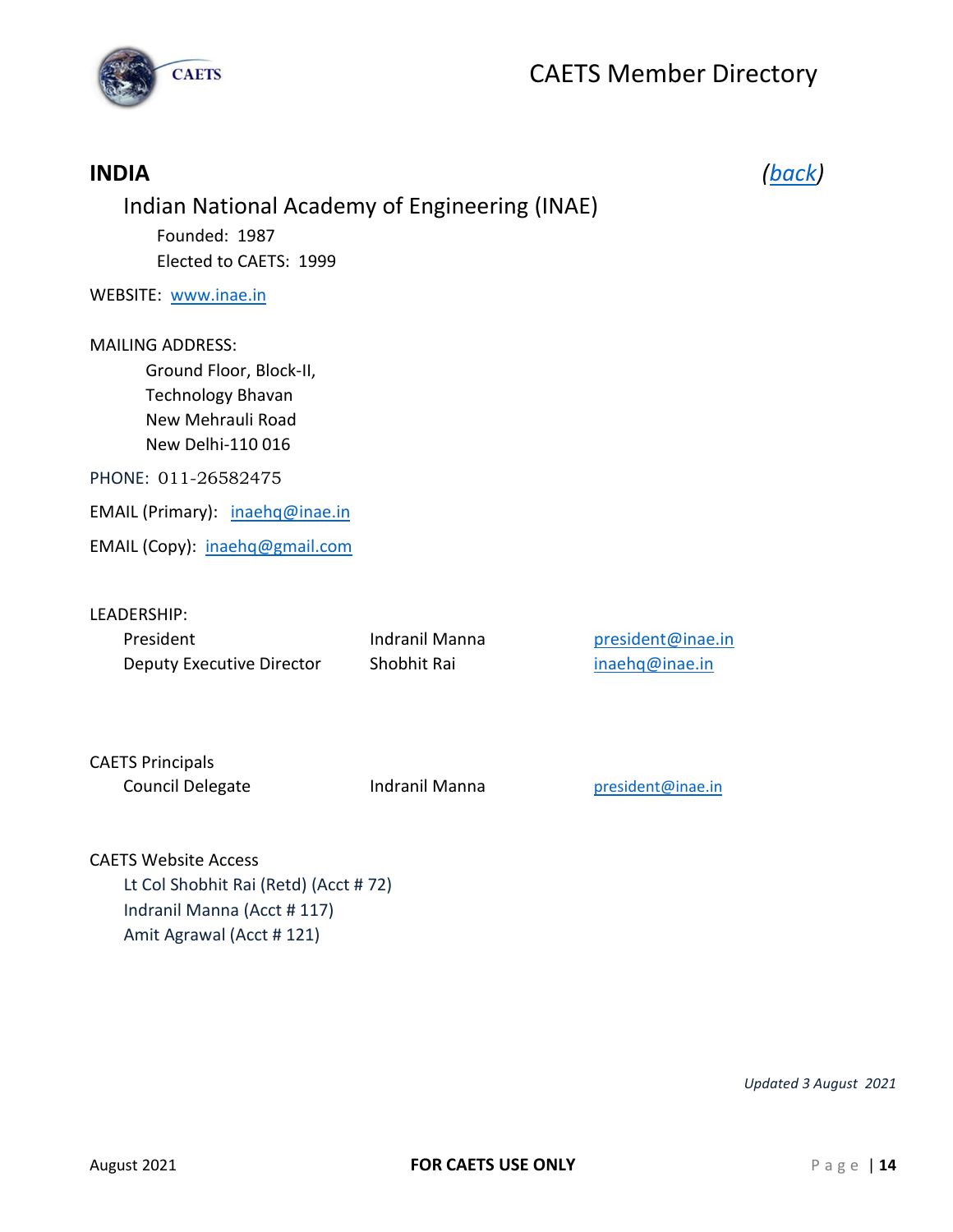

### <span id="page-15-0"></span>**IRELAND** *[\(back\)](#page-1-0)*

| Irish Academy of Engineering |
|------------------------------|
| Founded: 1997                |
| Elected to CAETS: 2020       |

### WEBSITE: [www.iae.ie](http://www.iae.ie/)

#### MAILING ADDRESS:

22 Clyde Road Ballsbridge, Dublin D04 R3N2 Ireland

#### PHONE: +353 1 665 1337

EMAIL (Primary): [chiefexecutive@iae.ie](mailto:chiefexecutive@iae.ie)

EMAIL (Copy): [academy@iae.ie](mailto:academy@iae.ie)

#### LEADERSHIP:

| President                   | Tom Leahy           |                              | tomleahywater1@gmail.com   |
|-----------------------------|---------------------|------------------------------|----------------------------|
| <b>Chief Executive</b>      |                     | <b>Gabriel Dennison</b>      | chiefexecutive@iae.ie      |
| Past-President              | Jim Browne          |                              | jimmie.browne@nuigalway.ie |
| <b>Honorary Secretary</b>   | <b>Bill Grimson</b> |                              | grimsonw@gmail.com         |
| President-Elect             |                     |                              |                            |
| <b>Honorary Treasurer</b>   | Pat Lynch           |                              | lynchpa@eircom.net         |
|                             |                     |                              |                            |
| <b>CAETS Principal</b>      |                     |                              |                            |
| Council Delegate            | Jim Browne          |                              |                            |
|                             |                     |                              |                            |
| <b>CAETS Website Access</b> |                     |                              |                            |
| Jim Browne (Acct # 85)      |                     | Mary Moloney (Acct #88)      | Jonathan Hegan (Acct #87)  |
| Neil O'Carroll (Acct # 90)  |                     | John Killeen (Acct # 86)     | Brendan Murphy (Acct #80)  |
| Patrick Lynch (Acct #92)    |                     | Michael Hayden (Acct #89)    |                            |
| Bill Grimson (Acct #79)     |                     | Gabriel Dennison (Acct # 84) |                            |
| Norman Apsley (Acct #91)    |                     | Fiona McCarron (Acct #83)    |                            |
| Tom Leahy (Acct #94)        |                     | Don Moore (Acct # 81)        |                            |
| Seamus McKeague (Acct # 93) |                     | Eoin O'Driscoll (Acct #82)   |                            |
|                             |                     |                              |                            |

*Updated 29 June 2021*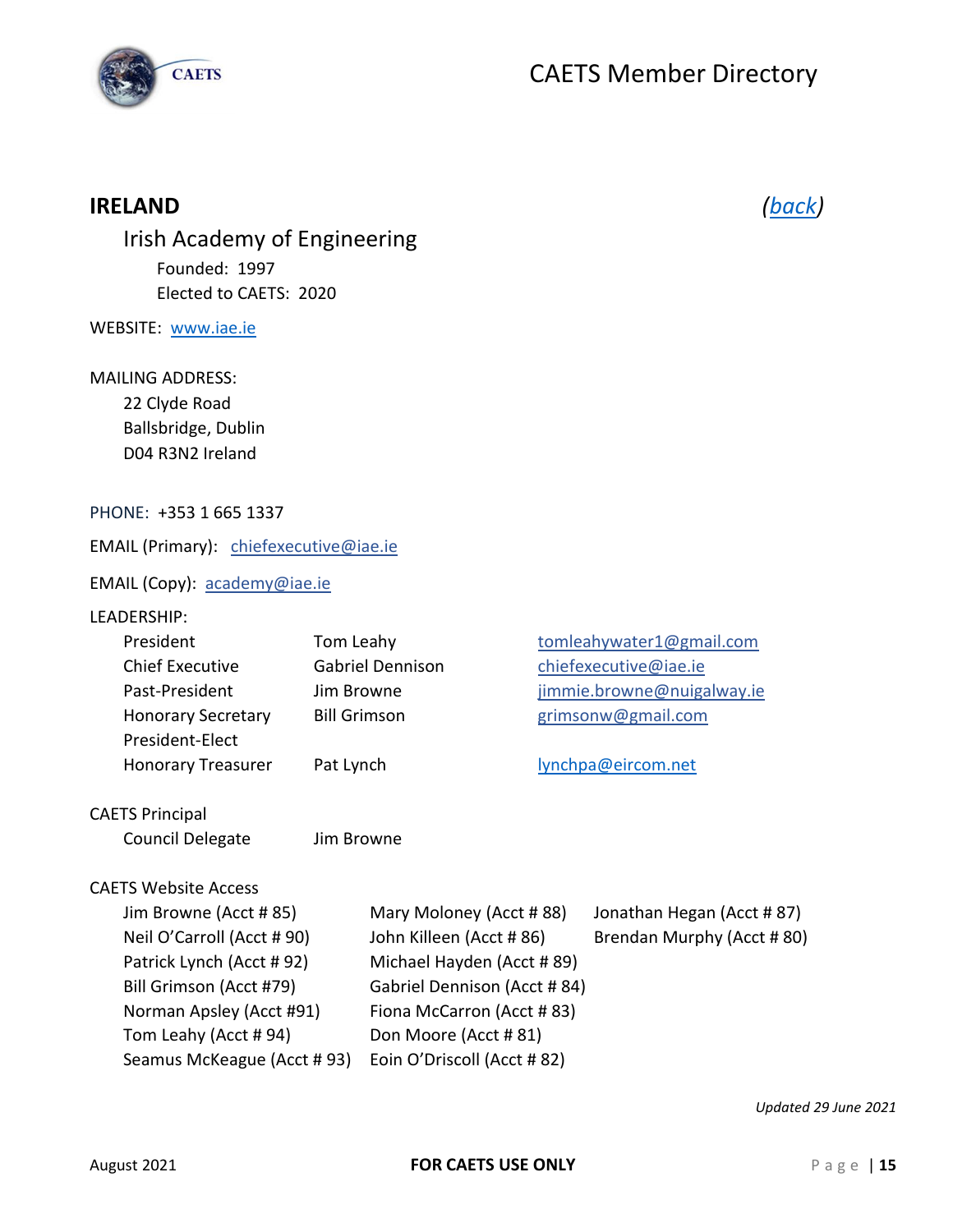

### <span id="page-16-0"></span>**JAPAN** *[\(back\)](#page-1-0)*

Engineering Academy of Japan (EAJ) Founded: 1987 Elected to CAETS: 1990

WEBSITE: [www.eaj.or.jp](http://www.eaj.or.jp/)

#### MAILING ADDRESS:

HK Park Building III 2F 2-7-3 Kandasarugaku-cho Chiyoda-ku Tokyo 101-0064, Japan

PHONE: +81 3 6811-0586

EMAIL (Primary): [kmorimoto@jamstec.go.jp;](mailto:kmorimoto@jamstec.go.jp) [k.yoneno@eaj.or.jp](mailto:k.yoneno@eaj.or.jp)

EMAIL (Copy): [academy@eaj.or.jp](mailto:academy@eaj.or.jp)

#### LEADERSHIP:

| President                                        | Yoshimitsu Kobayashi |                         |
|--------------------------------------------------|----------------------|-------------------------|
| Distinguished Fellow                             | Hideaki Koizumi      | Hkoizumi1005@gmail.com  |
| Vice Pres. (International Affairs) Yuko Harayama |                      | yukoharayama@gmail.com  |
| <b>Executive Director</b>                        | Koichi Morimoto      | kmorimoto@jamstec.go.jp |

CAETS Principals Council Delegate Board Member (2020-2021) Hideaki Koizumi [Hkoizumi1005@gmail.com](mailto:Hkoizumi1005@gmail.com)

CAETS Website Access EAJ Secretariat (Acct # 42) Hideaki Koizumi (Acct # 43) TSUJI Yoshiko (Acct # 125)

*Updated 9 February 2021*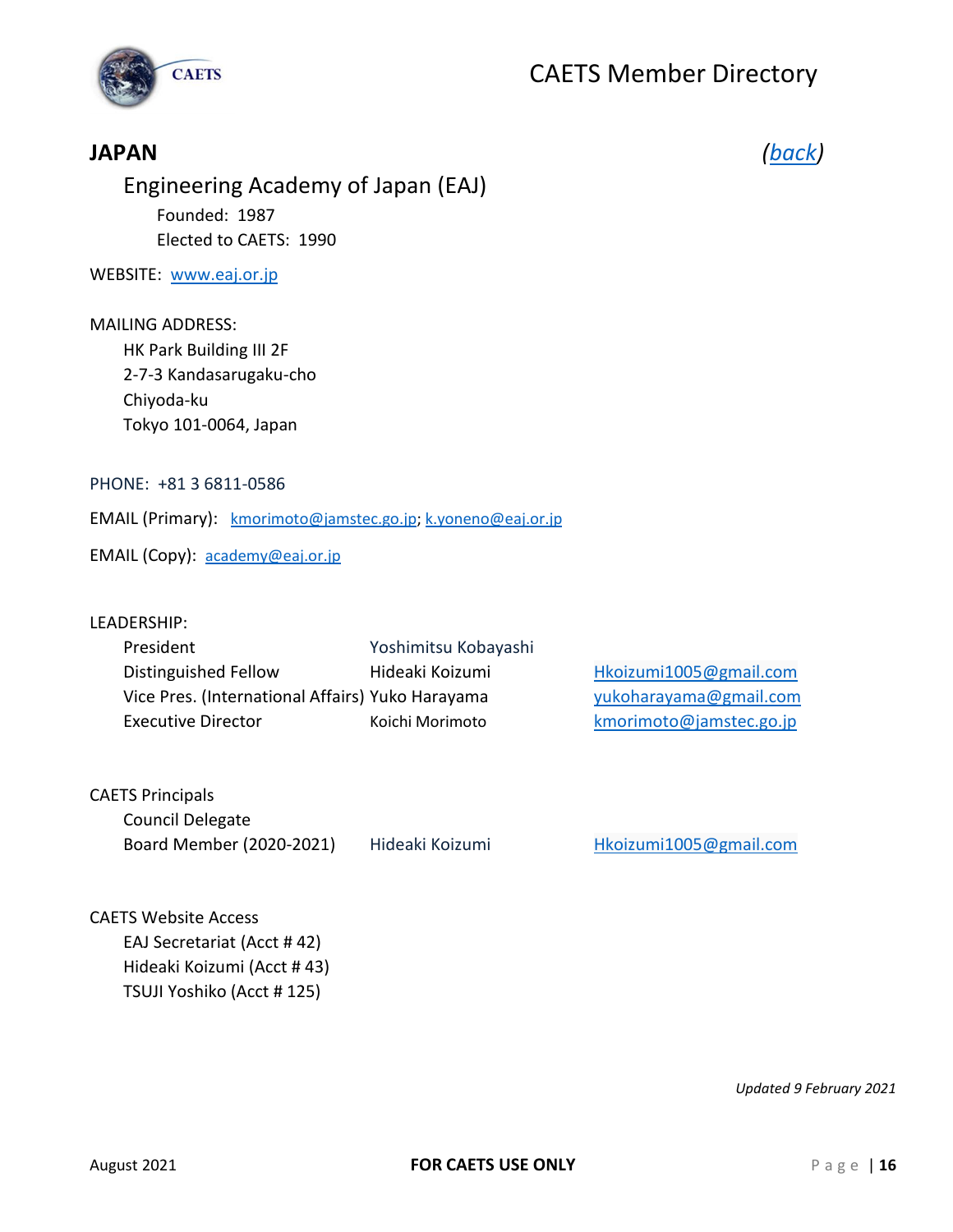

### <span id="page-17-0"></span>**KOREA** *[\(back\)](#page-1-0)*

### National Academy of Engineering of Korea (NAEK)

Founded: 1995 Elected to CAETS: 2000

WEBSITE: [www.naek.or.kr](http://www.naek.or.kr/)

#### MAILING ADDRESS:

06152 15F, Korea Technology Center Teheran-ro 305, Gangnam-gu, Seoul Republic of Korea

PHONE: +82-2-6009-4010

EMAIL (Primary): [knr@naek.or.kr](mailto:knr@naek.or.kr)

EMAIL (Copy): [naek@naek.or.kr;](mailto:naek@naek.or.kr) shk@naek.or.kr

#### LEADERSHIP:

| President                    | Oh-Kyong Kwon | okwon@hanyang.ac.kr |
|------------------------------|---------------|---------------------|
| <b>International Manager</b> | Narai Kim     | knr@naek.or.kr      |
| Prog. Officer, Intnl Affairs | Shinhye Kim   | shk@naek.or.kr      |

CAETS Principals Past-President (2021) Oh-Kyong Kwon

CAETS Website Access Narai Kim (Acct # 38) Shinhye Kim (Acct # 65)

*Updated 10 August 2021*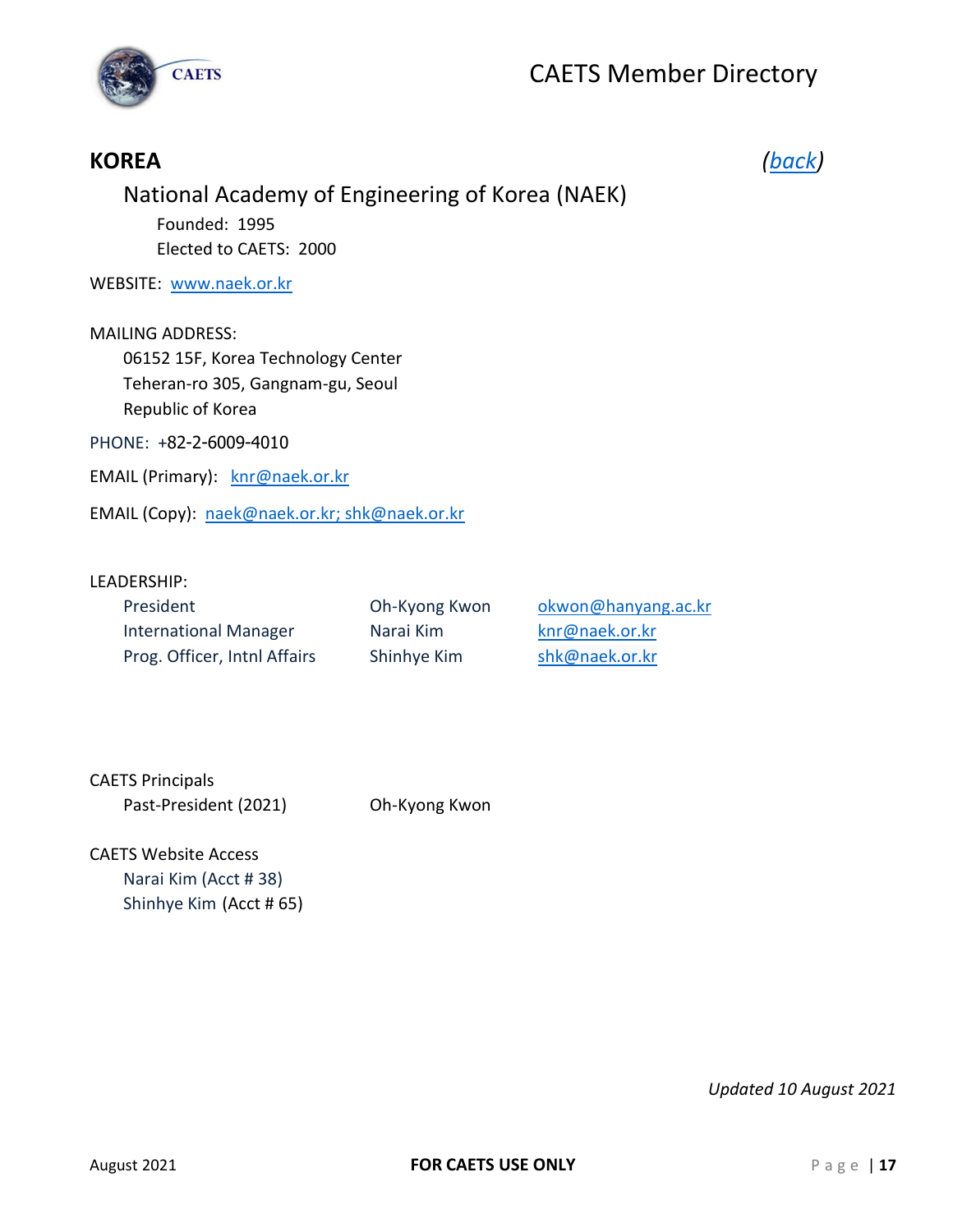



### <span id="page-18-0"></span>**MEXICO** *[\(back\)](#page-1-0)*

### Academy of Engineering of Mexico (AIM)

Founded: 1973 (AMI); 1974 (ANICU); 2002 AMI & ANICU combine (AIM) Elected to CAETS: 1978 (Founding Member)

WEBSITE: [www.ai.org.mx](http://www.ai.org.mx/)

MAILING ADDRESS: Palacio de Mineria, Tacuba #5 Centro Historico 06000 Ciudad de Mexico, Mexico

PHONE: +52-55-21-67-90; +52-55-21-44-04

EMAIL (Primary): mbarrerariv58@gmail.com

EMAIL (Copy): [academiadeingenieria@ai.org.mx;](mailto:academiadeingenieria@ai.org.mx) [gmedina.gamf@gmail.com](mailto:gmedina.gamf@gmail.com)

#### LEADERSHIP:

| President                 | Augustin Alvarez-Icaza Longoria                   |                         |
|---------------------------|---------------------------------------------------|-------------------------|
| Vice President            | Monica Barrera                                    | mbarrerariv58@gmail.com |
| <b>Executive Director</b> | Guillermo A. Medina Flores gmedina.gamf@gmail.com |                         |

#### CAETS Principals

Council Delegate Monica Barrera Board Member (2020-2021) Jose F. Albarran [josefranciscoalbarran@ai.org.mx](mailto:josefranciscoalbarran@ai.org.mx)

CAETS Website Access Jose F. Albarran (Acct # 52) Monica Barrera (Acct # 78) Guillermo A. Medina Flores (Acct # 101)

*Updated 7 December 2020*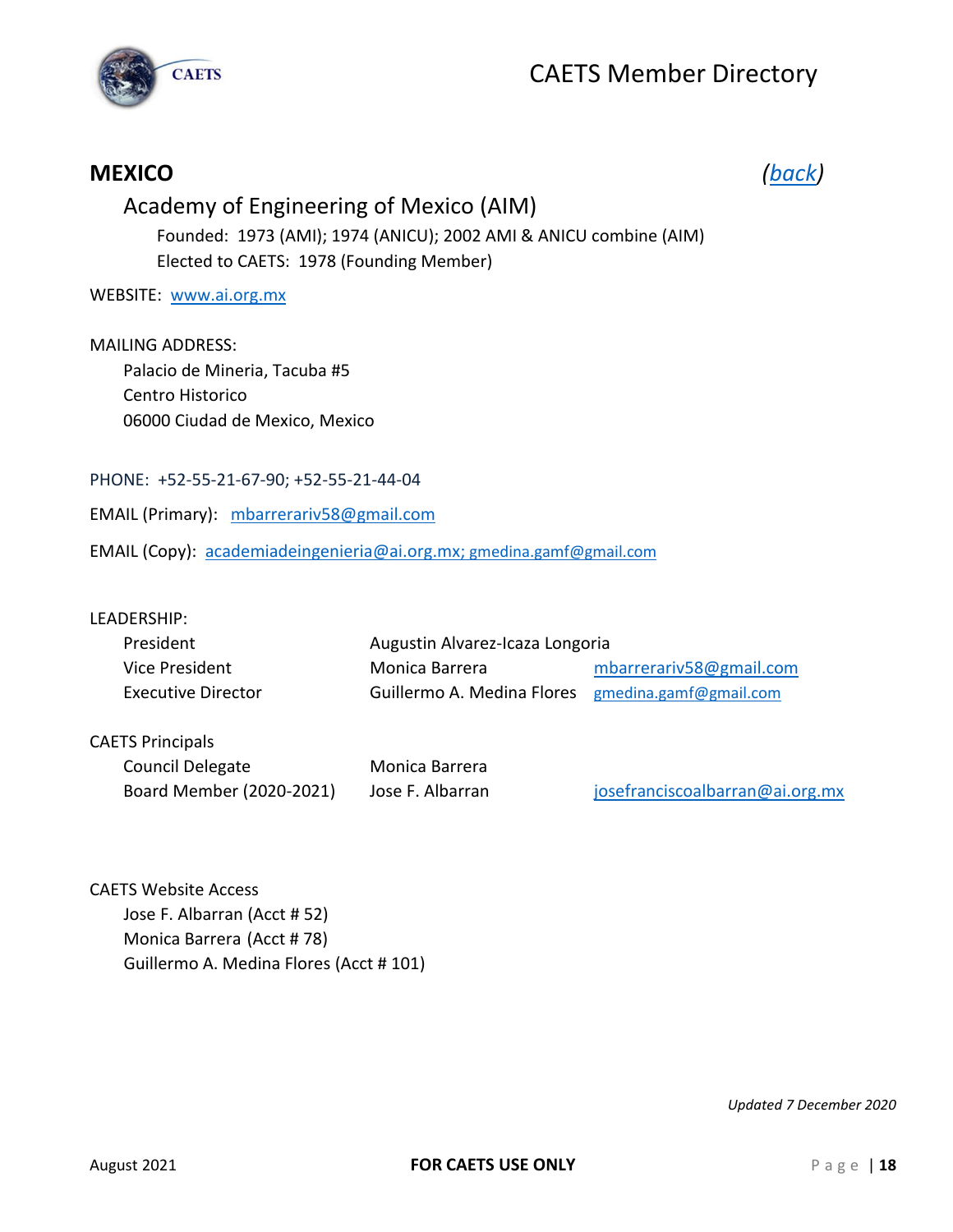

### <span id="page-19-0"></span>**NETHERLANDS** *[\(back\)](#page-1-0)*

### Netherlands Academy of Technology and Innovation (ACTI.nl) Founded: 1986 Elected to CAETS: 1993

WEBSITE: [www.acti-nl.org](http://www.acti-nl.org/)

MAILING ADDRESS: Kloveniersburgwal 29 P.O. Box 191921 1000 GC Amsterdam, Netherlands

PHONE: +31 20 5510 802

EMAIL (Primary): [info@acti-nl.org;](mailto:info@acti-nl.org) [lieke.nieuwland@knaw.nl](mailto:lieke.nieuwland@knaw.nl)

EMAIL (Copy): [lucas.noldus@noldus.nl](mailto:lucas.noldus@noldus.nl)

| President                   | Margrethe Jonkman |                        |
|-----------------------------|-------------------|------------------------|
| Secy. International Affairs | Lucas Noldus      | lucas.noldus@noldus.nl |

CAETS Principals

Council Delegate Margrethe Jonkman

CAETS Website Access Lucas Noldus (Acct # 36) Lieke Nieuwland (Acct # 58) - [lieke.nieuwland@knaw.nl](mailto:lieke.nieuwland@knaw.nl)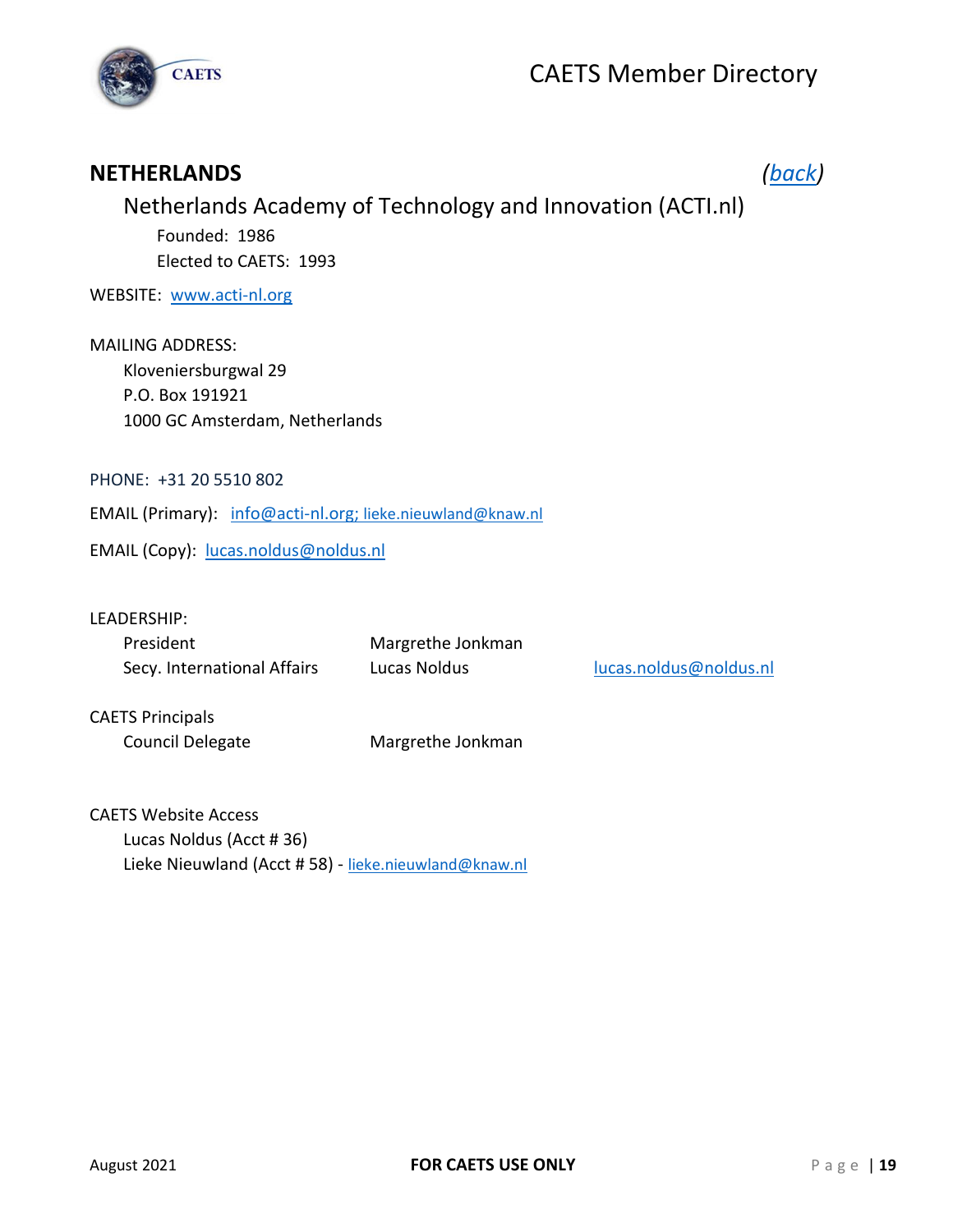

### <span id="page-20-0"></span>**NEW ZEALAND** *[\(back\)](#page-1-0)*

Royal Society Te Aparangi Founded: 1867 Elected to CAETS: 2019

WEBSITE: [www.royalsociety.org.nz](http://www.royalsociety.org.nz/)

MAILING ADDRESS: 11 Turnbull Street Thorndon, Wellington 6011 Aoeteroa – New Zealand

PHONE: +64 4 472 7421

EMAIL (Primary): [geoff.chase@canterbury.ac.nz](mailto:geoff.chase@canterbury.ac.nz)

EMAIL (Copy): [michelle.wickens@royalsociety.org.nz](mailto:michelle.wickens@royalsociety.org.nz)

#### LEADERSHIP:

| TASE Convenor   | Geoff Chase | geoff.chase@canterbury.ac.nz   |
|-----------------|-------------|--------------------------------|
| Chief Executive | Cindy Ciro  | cindy.kiro@royalsociety.org.nz |

CAETS Principal

Council Delegate Geoff Chase Geoff Chase [geoff.chase@canterbury.ac.nz](mailto:geoff.chase@canterbury.ac.nz)

CAETS Website Access Geoff Chase (Acct # 57) Michelle Wickens (Acct # 55)

*Updated 2 February 2021*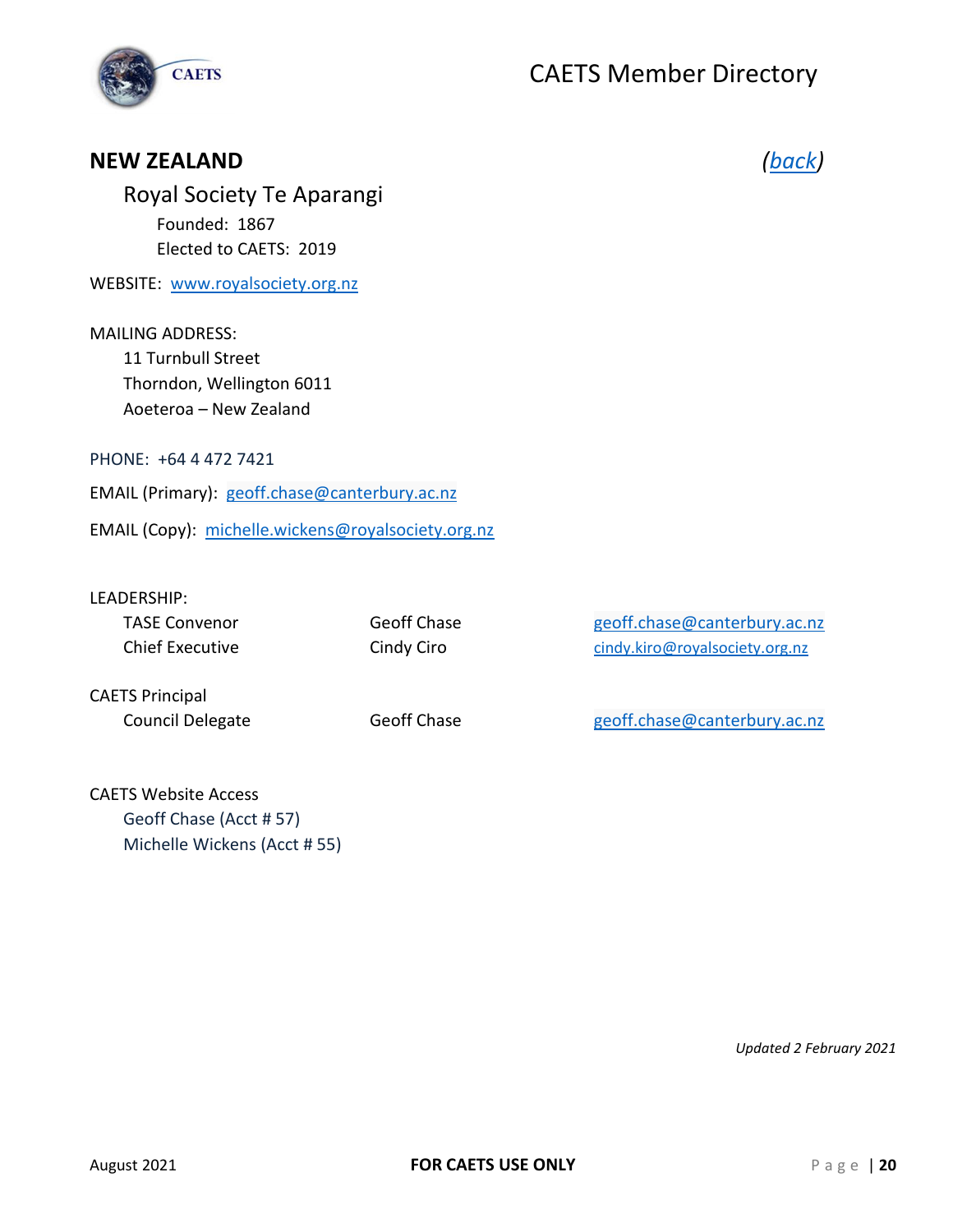



### <span id="page-21-0"></span>**NIGERIA** *[\(back\)](#page-1-0)*

Nigerian Academy of Engineering Founded: 1997 Elected to CAETS: 2019

#### WEBSITE: [www.nae.org.ng](http://www.nae.org.ng/)

#### MAILING ADDRESS:

The Executive Secretary The Nigerian Academy of Engineering Chemical and Petroleum Engineering Complex University of Lagos, Akoka Yaba, Lagos Nigeria

PHONE: +2349070778171; +2348023224572

EMAIL (Primary): [info@nae.org.ng](mailto:info@nae.org.ng)

EMAIL (Copy): [info@naeng.org.ng](mailto:info@naeng.org.ng)

#### LEADERSHIP:

[aoogedegbe@gmail.com](mailto:aoogedegbe@gmail.com) [ponwualu@yahoo.com](mailto:ponwualu@yahoo.com) [titiomoettu@gmail.com](mailto:titiomoettu@gmail.com) [eijioma@yahoo.com](mailto:eijioma@yahoo.com) [bayoadeola@gmail.com](mailto:bayoadeola@gmail.com) [fola.lasisi@gmail.com](mailto:fola.lasisi@gmail.com) [olu.maduka@gmail.com](mailto:olu.maduka@gmail.com)

CAETS Principals

Council Delegate Alex O. Ogedegbe

CAETS Website Access Alex O. Ogedegbe (Acct # 102) Sadiq A. M. (Acct # 107)

*Updated 14 December 2020*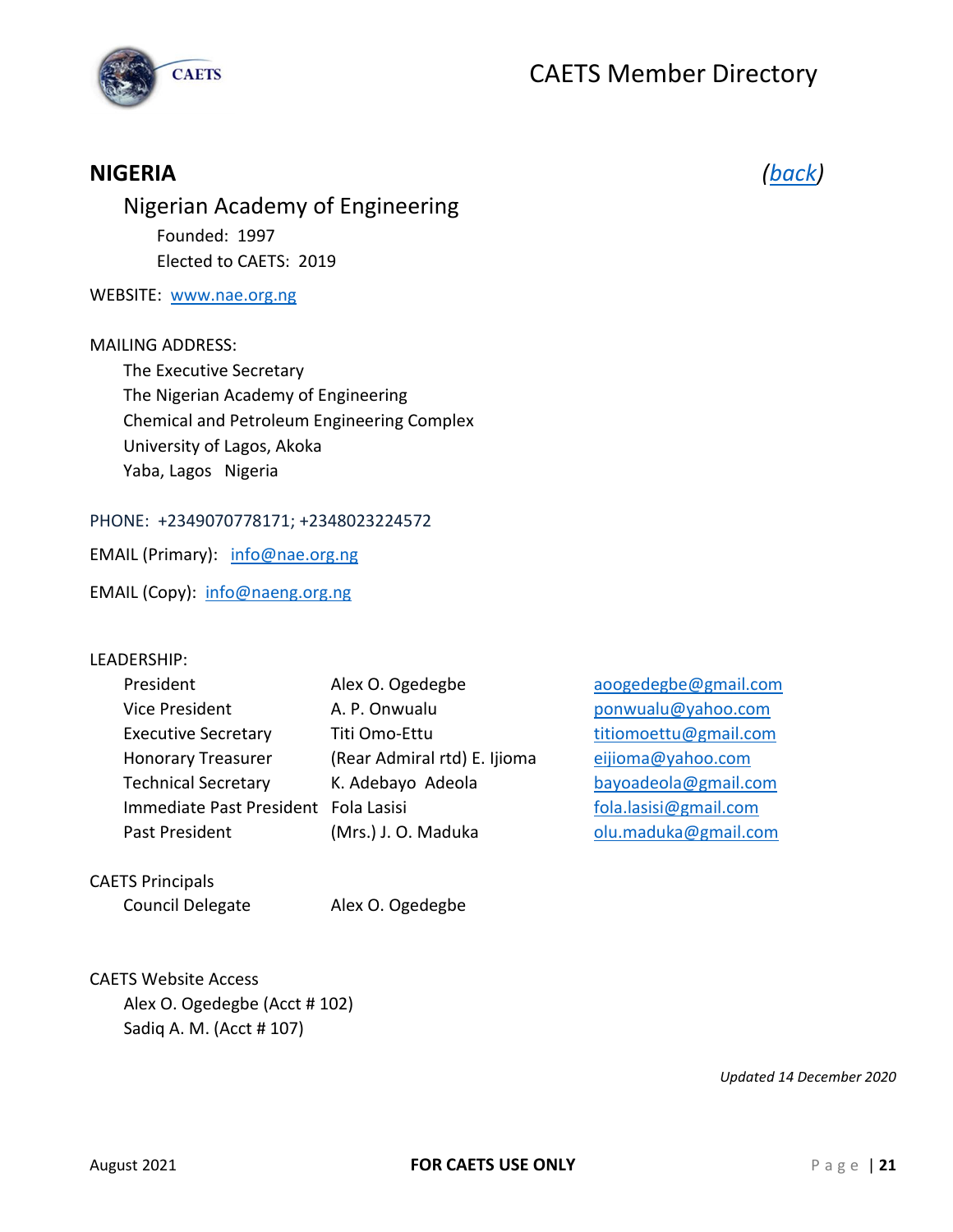

### <span id="page-22-0"></span>**NORWAY** *[\(back\)](#page-1-0)*

Norwegian Academy of Technological Sciences (NTVA) Founded: 1955 Elected to CAETS: 1990

WEBSITE: [www.ntva.no](http://www.ntva.no/)

MAILING ADDRESS: Lerchendal Gaard NO-7491 Trondheim Norway

PHONE: +47 962 23 525

EMAIL (Primary): [post@ntva.no](mailto:post@ntva.no)

EMAIL (Copy): [lisa.m.husby@ntva.no;](mailto:lisa.m.husby@ntva.no) [tor.i.waag@ntva.no](mailto:tor.i.waag@ntva.no)

#### LEADERSHIP:

| President         | Torbjorn Digernes | torbjorn.digernes@ntnu.no |
|-------------------|-------------------|---------------------------|
| Secretary General | Tor Inge Waag     | tor.i.waag@ntva.no        |

CAETS Principals

Council Delegate Tor Inge Waag [tor.i.waag@ntva.no](mailto:tor.i.waag@ntva.no)

#### CAETS Website Access

Lisa Husby (Acct # 112) Tor Waag (Acct # 116)

*Updated 2 February 2021*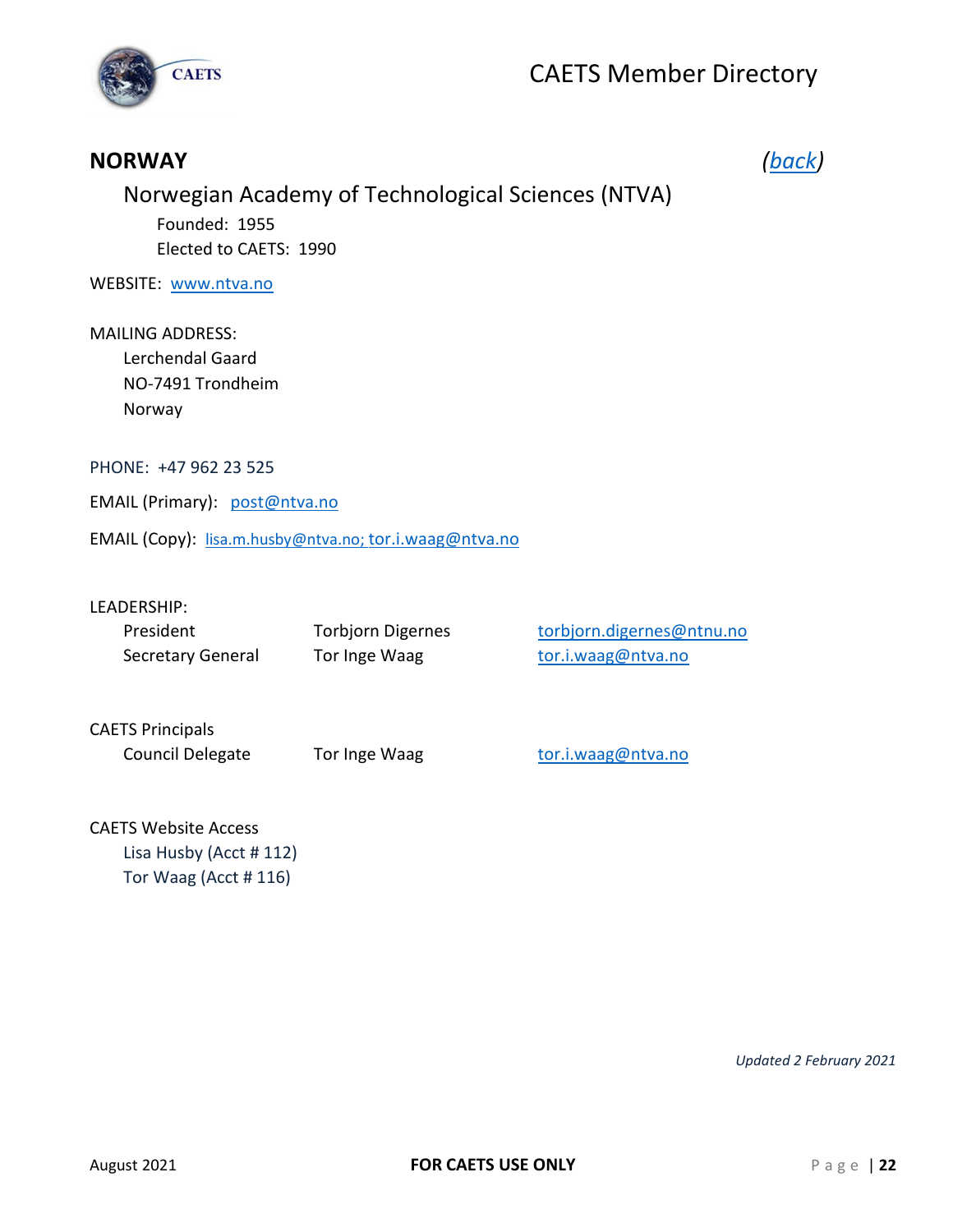



### <span id="page-23-0"></span>**PAKISTAN** *[\(back\)](#page-1-0)*

Pakistan Academy of Engineering (PAE) Founded: 2013 Elected to CAETS: 2018

WEBSITE: [www.pacadengg.org](http://www.pacadengg.org/)

#### MAILING ADDRESS:

E-16/2, Block 7 Gulshan-e-lqbal, Karachi Pakistan

#### PHONE: +0213-4831726; Cell: 0347-1803374

EMAIL (Primary): [profjakhan@pacadengg.org](mailto:profjakhan@pacadengg.org)

EMAIL (Copy): [drnasimakhan@pacadengg.org](mailto:drnasimakhan@pacadengg.org)

ASSEMBLY: PAE Assembly comprises 55 Fellows, all having PhD degrees. A List of Fellows is available on the PAE website.

#### LEADERSHIP:

| President/Council Chair                   | Jameel Ahmad Khan |
|-------------------------------------------|-------------------|
| <b>Council Vice Chair</b>                 | Khan Gul Jadoon   |
| <b>Council Member</b>                     | Shahid Alam       |
| <b>Council Member</b>                     | Afzal Haque       |
| <b>Council Member</b>                     | Abid Karim        |
| <b>Council Member</b>                     | Haroon Jangda     |
| <b>Executive Secretary/Council Member</b> | Nasim A. Khan     |
|                                           |                   |

#### CAETS Principals

| Council Delegate  |  |
|-------------------|--|
| Board (2021-2022) |  |

Jameel Ahmad Khan [profjakhan@pacadengg.org](mailto:profjakhan@pacadengg.org) Nasim A. Khan [drnasimakhan@pacadengg.org](mailto:drnasimakhan@pacadengg.org)

#### CAETS Website Access

Jameel Ahmad Khan (Acct # 45) Nasim A. Khan (Acct # 114)

*Updated 2 February 2021*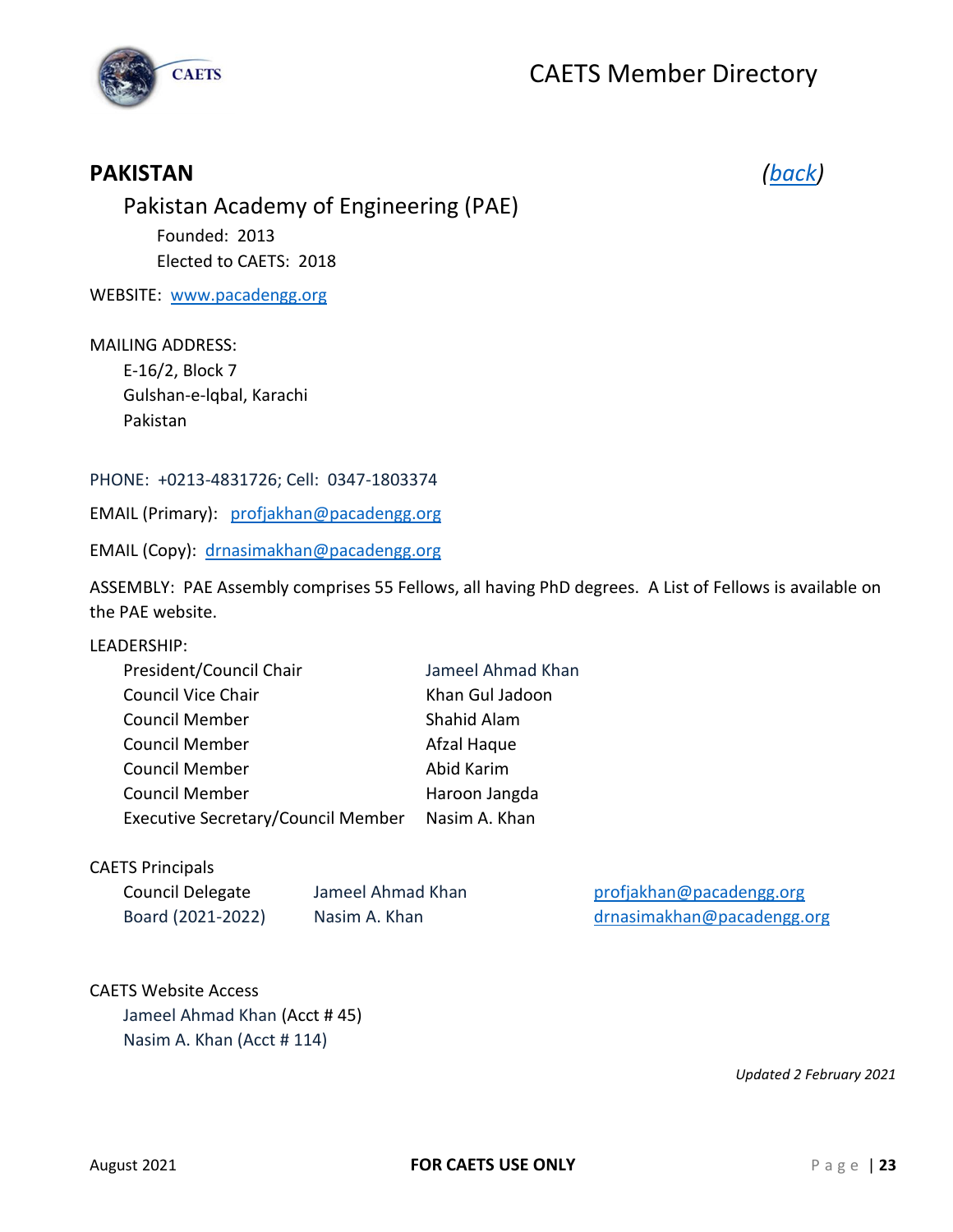

## Academy of Engineering Sciences of Serbia (AESS) Founded: 1998 Elected to CAETS: 2019 WEBSITE: [www.ains.rs](http://www.ains.rs/) MAILING ADDRESS: Serbia, 11000 Belgrade Kraljice Marije 16, Room 218/a PHONE: +381 11 3370 652 EMAIL (Primary): [ains@ains.rs;](mailto:ains@ains.rs) [bstojanovic80@yahoo.com](mailto:bstojanovic80@yahoo.com)

<span id="page-24-0"></span>**SERBIA** *[\(back\)](#page-1-0)*

EMAIL (Copy): [sanja.vranes@institutepupin.com](mailto:sanja.vranes@institutepupin.com)

#### LEADERSHIP:

| President                        | B. Kovacevic       |                         |
|----------------------------------|--------------------|-------------------------|
| <b>General Secretary</b>         | Aleksandar Gajic   | agajicprof@gmail.com    |
| Coord. International Cooperation | Biljana Stojanovic | bstojanovic80@yahoo.com |

CAETS Principal

Council Delegate Sanja Vranes [sanja.vranes@institutepupin.com](mailto:sanja.vranes@institutepupin.com)

CAETS Website Access Biljana Stojanovic (Acct # 103)

*Updated March 2021*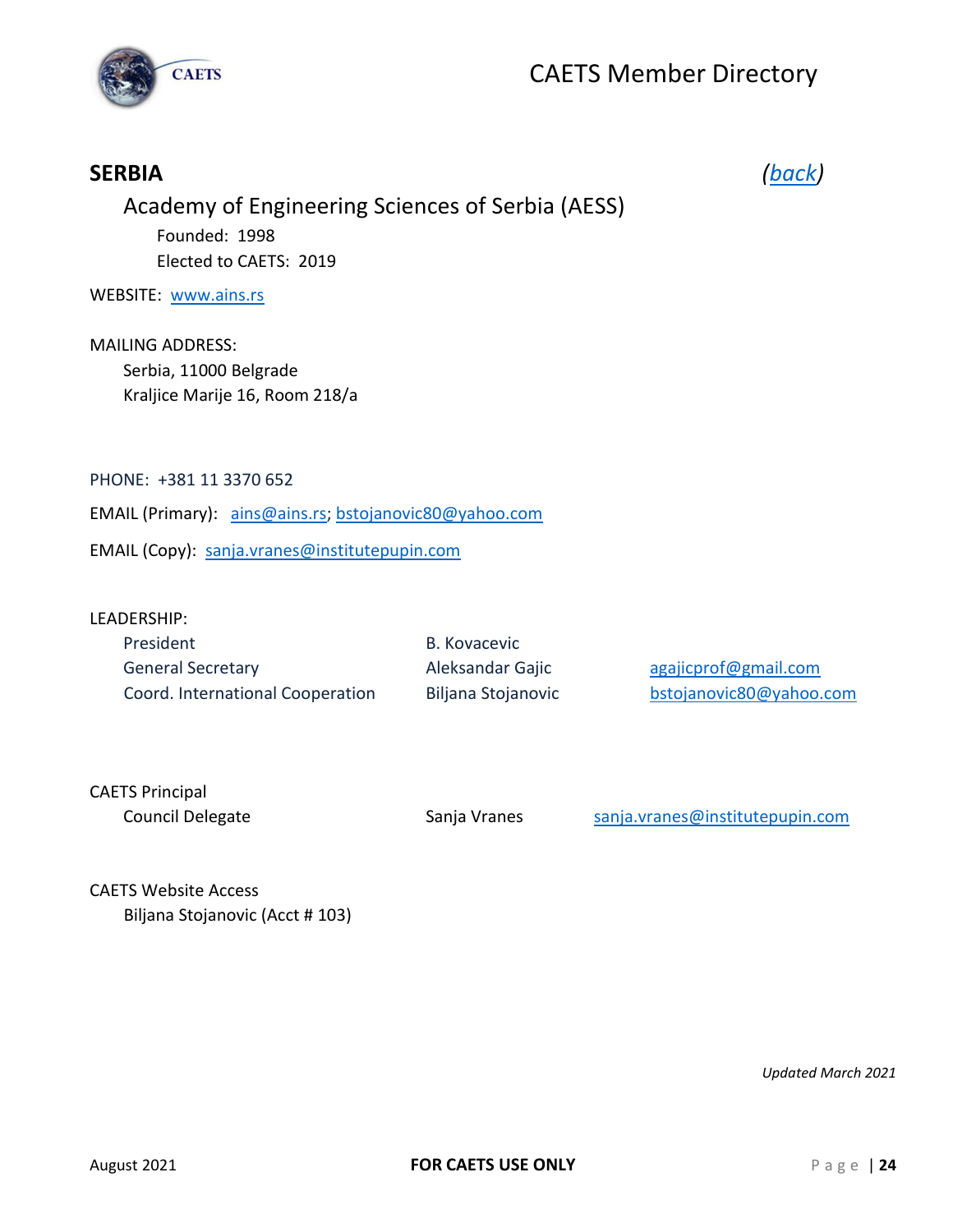

### <span id="page-25-0"></span>**SLOVENIA** *[\(back\)](#page-1-0)*

### Slovenian Academy of Engineering (IAS) Founded: 1995 Elected to CAETS: 2000

WEBSITE: [www.ias.si](http://www.ias.si/)

MAILING ADDRESS: Tomsiceva 4 SI-1000 Ljubljana Slovenia PHONE: +386 (0)1 425 4418

EMAIL (Primary): [info@ias.si](mailto:info@ias.si)

EMAIL (Copy): [stane.pejovnik@fkkt.uni-lj.si](mailto:stane.pejovnik@fkkt.uni-lj.si)

#### LEADERSHIP:

| President                | Mark Pleško           |
|--------------------------|-----------------------|
| <b>Secretary General</b> | <b>Stane Pejovnik</b> |
| <b>Vice President</b>    | Marko Jagodič         |
| Vice President           | Matjaž Mikoš          |

[predsednik@ias.si](mailto:predsednik@ias.si) [stane.pejovnik@fkkt.uni-lj.si](mailto:stane.pejovnik@fkkt.uni-lj.si)

CAETS Principals Council Delegate Stane Pejovnik

CAETS Website Access Stane Pejovnik (Acct # 13) Irena Lengar [\(info@ias.si\)](mailto:info@ias.si) (Acct # 104)

*Updated 7 December 2020*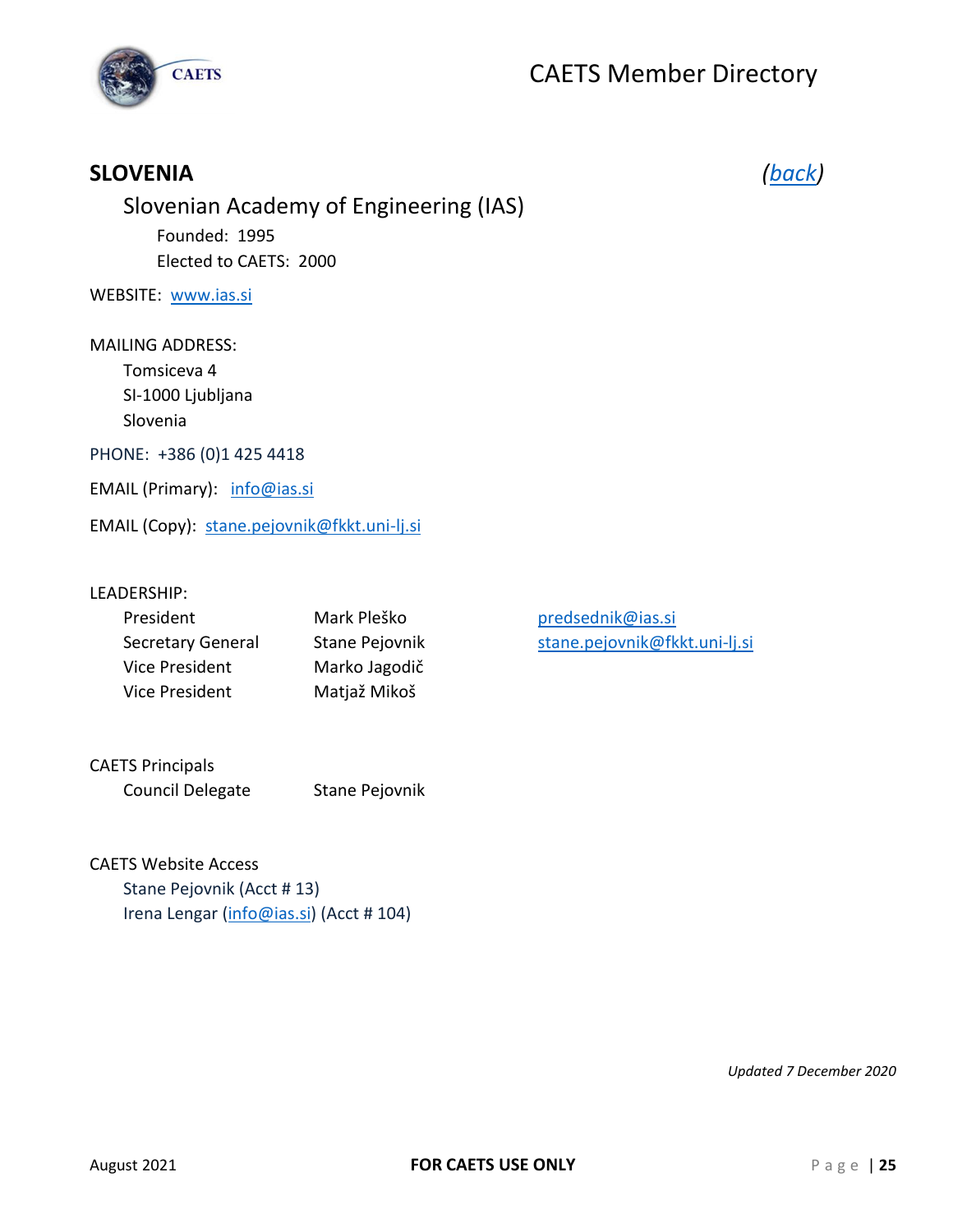

### <span id="page-26-0"></span>**SOUTH AFRICA** *[\(back\)](#page-1-0)*

### South African Academy of Engineering (SAAE) Founded: 1991 (Academy of Engineers in South Africa) Elected to CAETS: 2009

WEBSITE: [www.saae.co.za](http://www.saae.co.za/)

#### MAILING ADDRESS:

PO Box 13071 Hatfield 0028 South Africa

#### PHONE: +27 72 594-1441

EMAIL (Primary): [office@saae.co.za](mailto:office@saae.co.za)

EMAIL (Copy): [elsabe.kearsley@up.ac.za](mailto:elsabe.kearsley@up.ac.za)

#### LEADERSHIP:

| President      | Elsabe Kearsley   | elsabe.kearsley@up.ac.za |
|----------------|-------------------|--------------------------|
| Vice President | Neil Macleod      |                          |
| Treasurer      | <b>Bob Pullen</b> |                          |

### CAETS Principals

Council Delegate Elsabe Kearsley [elsabe.kearsley@up.ac.za](mailto:elsabe.kearsley@up.ac.za)

### CAETS Website Access Heleen Duffey (Acct # 70) Elsabe Kearsley (Acct # 105)

*Updated 8 December 2020*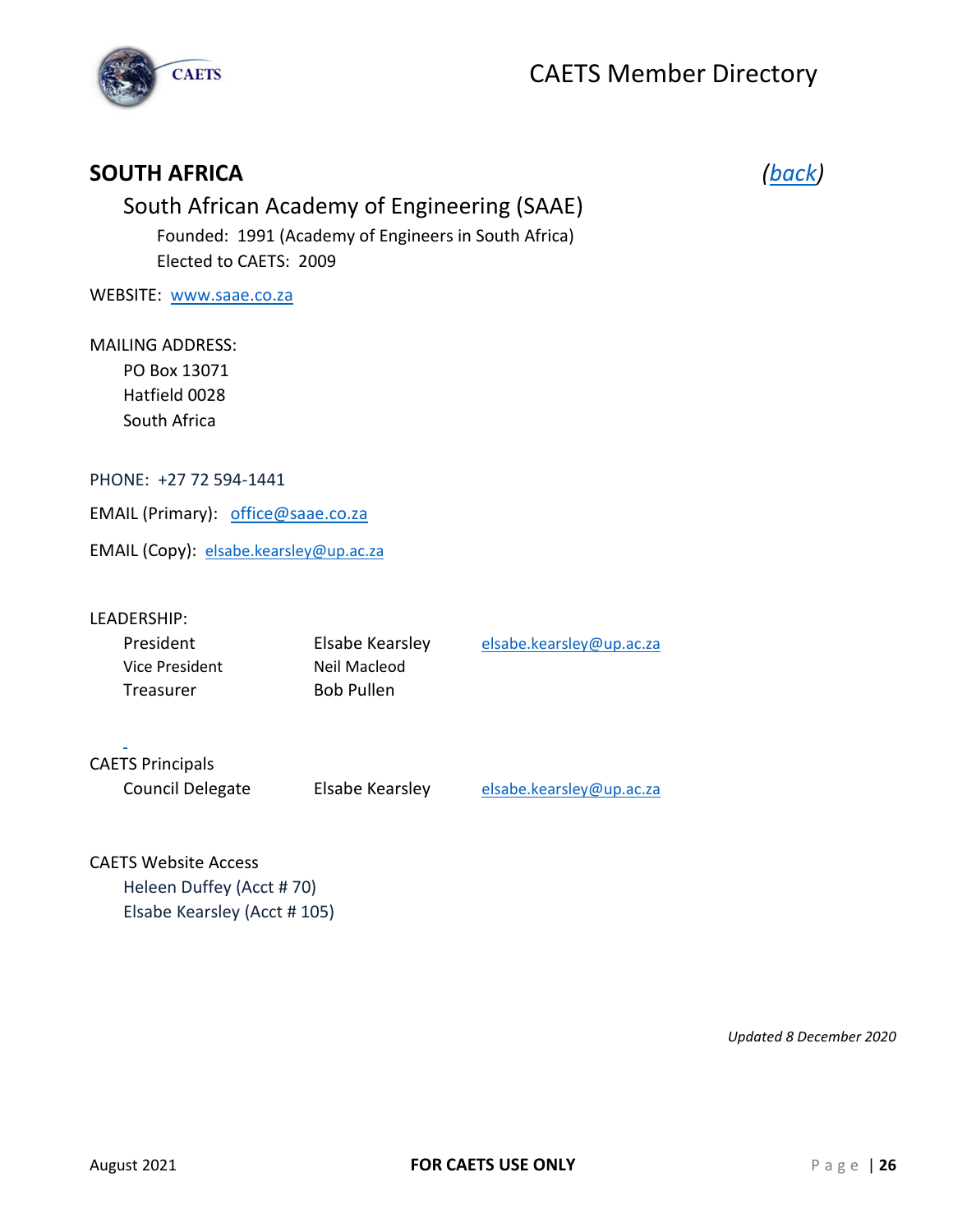

### <span id="page-27-0"></span>**SPAIN** *[\(back\)](#page-1-0)*

### Real Academia de Ingenieria (RAI)

Founded: 1994 Elected to CAETS: 1999

WEBSITE: [www.raing.es](http://www.raing.es/)

MAILING ADDRESS: Don Pedro, 10 28005 Madrid, Spain

PHONE: +34 915 28 20 01

EMAIL (Primary): [secretaria@raing.es](mailto:secretaria@raing.es)

EMAIL (Copy): [jpvargas@raing.es;](mailto:jpvargas@raing.es) jaime@us.es

#### LEADERSHIP:

| President                | Antonio Colino Martínez | presidente@raing.es; acolino@raing.es |
|--------------------------|-------------------------|---------------------------------------|
| <b>Vice President</b>    | María Vallet            |                                       |
| Vice President           | Luis Lada               |                                       |
| Vice President           | José Manuel Sanjurjo    |                                       |
| <b>Secretary General</b> | Eloy Álvarez-Pelegry    |                                       |
| Treasurer                | Manuel Doblaré          |                                       |
| Auditor                  | Antonio Huerta          |                                       |
| Librarian                | Luis García             |                                       |
| <b>Board Member</b>      | Íñigo Losada            |                                       |
| <b>Board Member</b>      | Antonio Luque           |                                       |
| <b>Board Member</b>      | Ignacio Romagosa        |                                       |
| Chief Exec. Officer      | Javier P. de Vargas     | jpvargas@raing.es                     |

#### CAETS Principals

Council Delegate Jaime Dominquez [jaime@us.es](mailto:jaime@us.es)

#### CAETS Website Access

Antonio Colino (Acct # 109) Jaime Dominguez (Acct # 44) Javier P. de Vargas (Acct # 59)

*Updated 9 February 2021*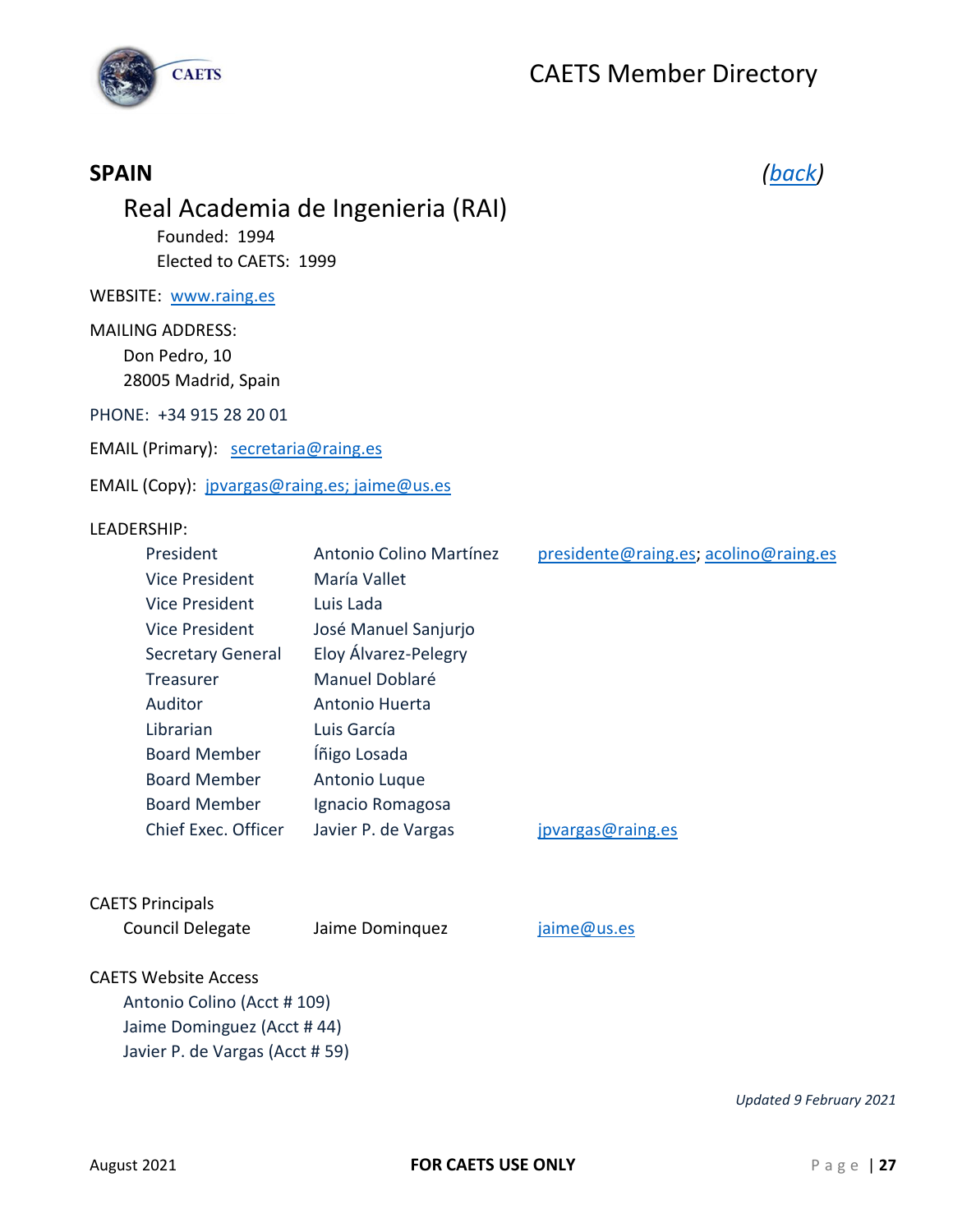

# <span id="page-28-0"></span>**SWEDEN** *[\(back\)](#page-1-0)*

### Royal Swedish Academy of Engineering Sciences (IVA)

Founded: 1919 Elected to CAETS: 1978 (Founding Member)

WEBSITE: <https://www.iva.se/en/>

### MAILING ADDRESS: Postal address: Box 5073, 102 42 Stockholm, Sweden PHONE: +46 8 791 20 00 ([switchboard](https://sv.bab.la/lexikon/engelsk-svensk/switchboard)); +46 76 112 03 22 (Elin Elliot) EMAIL (Primary): Elin.Elliot@iva.se

EMAIL (Copy): [caroline.linden@iva.se](mailto:caroline.linden@iva.se)

#### LEADERSHIP:

| President                        | Tu  |
|----------------------------------|-----|
| <b>International Secretary</b>   | Eli |
| <b>International Coordinator</b> | Ca  |

rula Teeri **President Tuula.teeri@iva.se** n Elliot elin.elliot@iva.se International Coordinator Caroline.linden@iva.se

CAETS Principals

Council Delegate Tuula Teeri [tuula.teeri@iva.se](mailto:tuula.teeri@iva.se)

CAETS Website Access Elin Elliot (Acct # 53) Tuula Teeri (Acct # 73) Caroline Linden [\(caroline.linden@iva.se\)](mailto:caroline.linden@iva.se) Ann Wolgers [\(ann.wolgers@iva.se\)](mailto:ann.wolgers@iva.se)

*Updated 15 July 2021*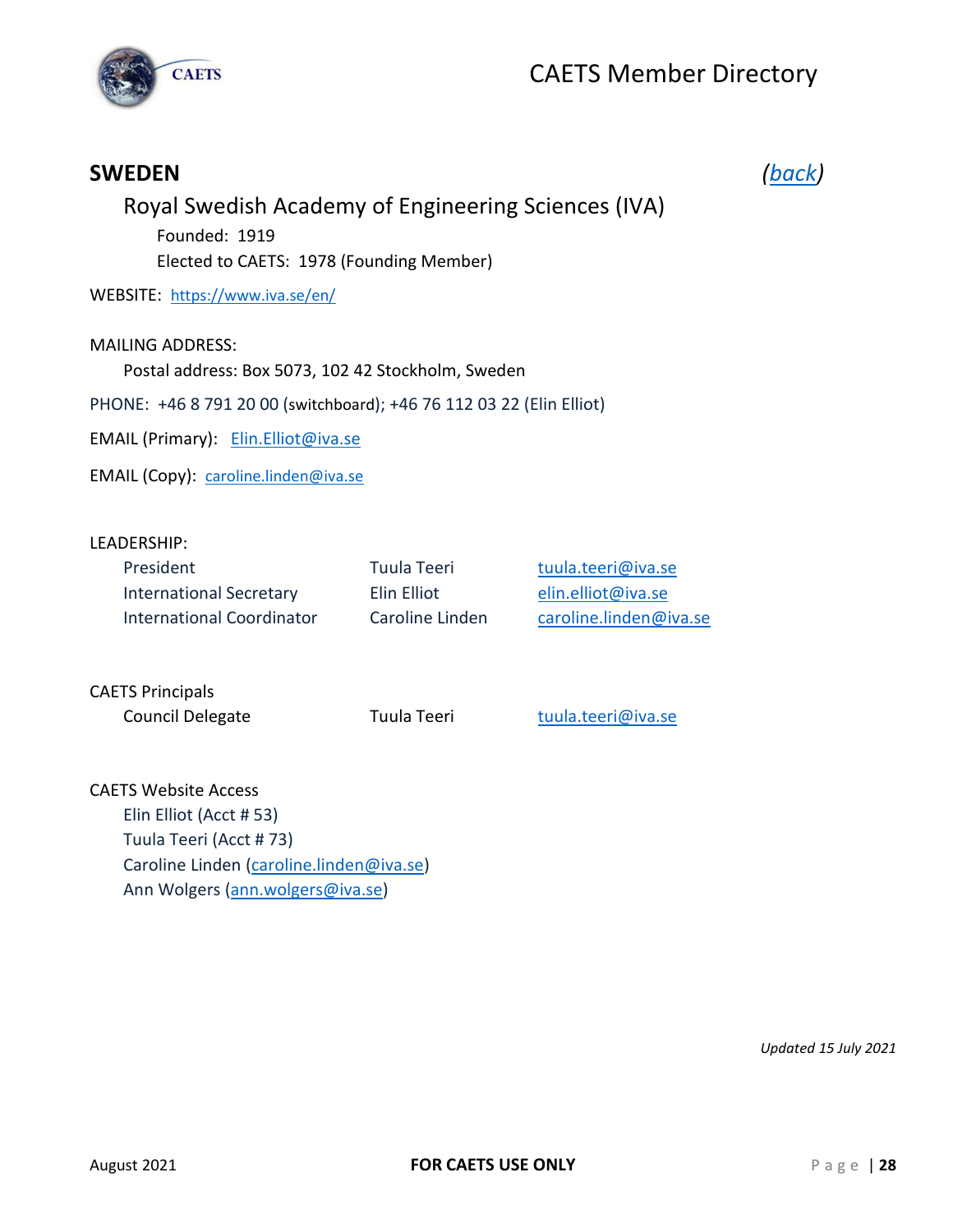

### <span id="page-29-0"></span>**SWITZERLAND** *[\(back\)](#page-1-0)*

### Swiss Academy of Engineering Sciences (SATW) Founded: 1981 Elected to CAETS: 1988

WEBSITE: [www.satw.ch](http://www.satw.ch/)

MAILING ADDRESS: St. Annagasse 18 8001 Zurich Switzerland

PHONE: +41 44 226 50 11 (primary); +41 44 226 50 12

EMAIL (Primary): [rita.hofmann@satw.ch](mailto:rita.hofmann@satw.ch)

EMAIL (Copy): [sandra.weidmann@satw.ch;](mailto:sandra.weidmann@satw.ch)

#### LEADERSHIP:

President Willy R. Gehrer

CAETS Principals

Board (2021-2022) Rita Hofmann-Sievert [rita.hofmann@satw.ch](mailto:rita.hofmann@satw.ch)

CAETS Website Access

Sandra Weidmann (Assistant to the Secretary General) (Acct # 12) Rita Hofmann-Sievert (Acct # 115)

*Updated 28 May 2021*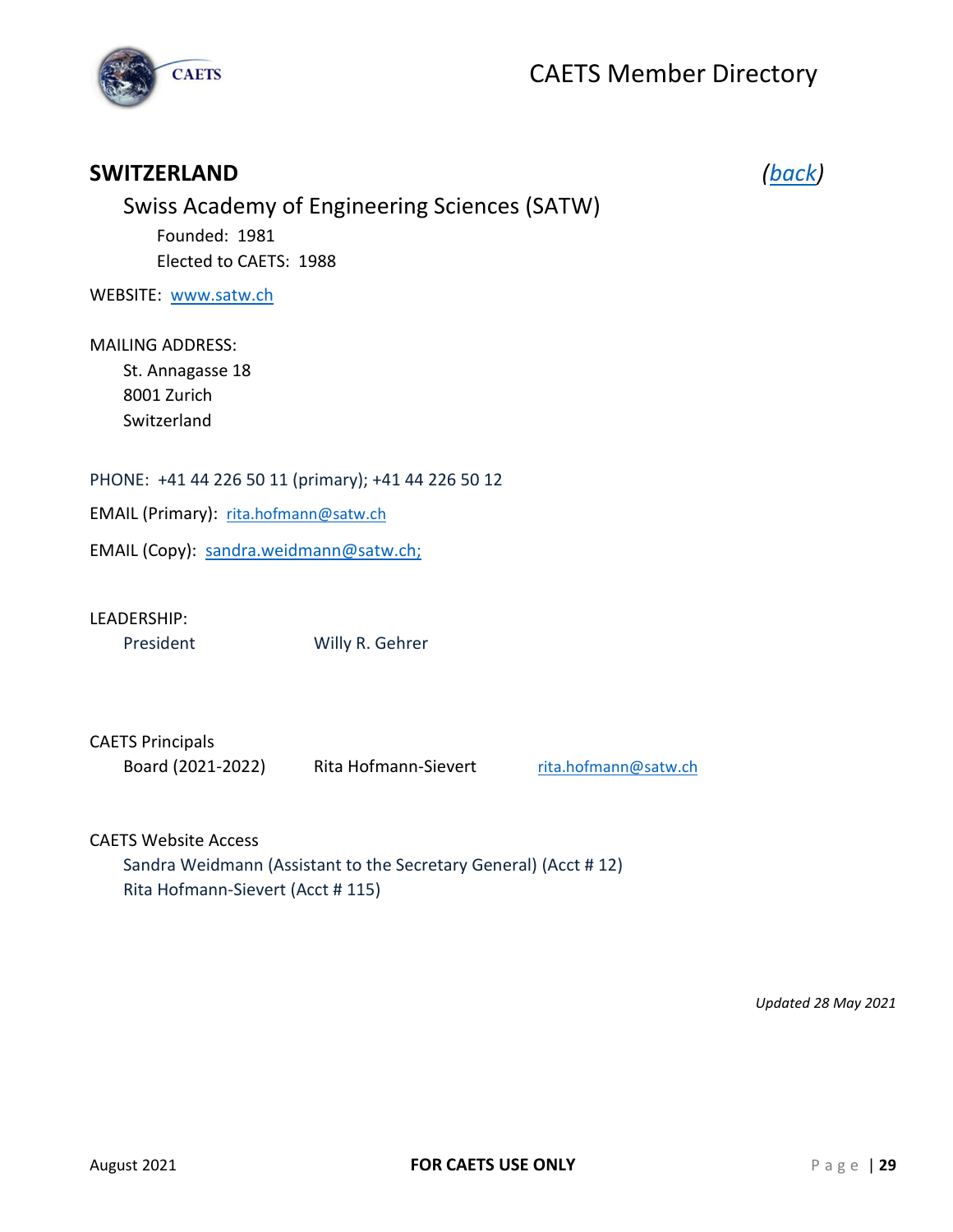

### <span id="page-30-0"></span>**UNITED KINGDOM** *[\(back\)](#page-1-0)*

Royal Academy of Engineering (RAEng) Founded: 1976 Elected to CAETS: 1978 (Founding Member)

WEBSITE: [www.raeng.org.uk](http://www.raeng.org.uk/)

MAILING ADDRESS:

3 Carlton House Terrace London SW1Y 5DG United Kingdom

PHONE: +44 20 7766 0600

EMAIL (Primary): [shane.m](mailto:shane.)chugh@raeng.org.uk

EMAIL (Copy): [davidcthomlinson@gmail.com;](mailto:davidcthomlinson@gmail.com) [hayaatun.sillem@raeng.org.uk;](mailto:hayaatun.sillem@raeng.org.uk) ben.mcalinden@raeng.org.uk

#### LEADERSHIP:

| President                                | Jim McDonald    |
|------------------------------------------|-----------------|
| International Secretary David Thomlinson |                 |
| <b>Chief Executive</b>                   | Hayaatun Sillem |

[president@raeng.org.uk](mailto:president@raeng.org.uk) david cthomlinson@gmail.com [hayaatun.sillem@raeng.org.uk](mailto:hayaatun.sillem@raeng.org.uk)

#### CAETS Principals

| Council Delegate  | David Thomlinson |
|-------------------|------------------|
| Board (2020-2021) | David Thomlinson |

CAETS Website Access

Dame Ann Dowling (Acct # 34) David Thomlinson (Acct # 20) Shane McHugh (Head of International Partnerships) (Acct # 19) Nicola Eckersley-Waites (Senior Manager, International Relationships) (Acct # 18) Ben McAlinden (International Partnerships Manager) (Acct # 54)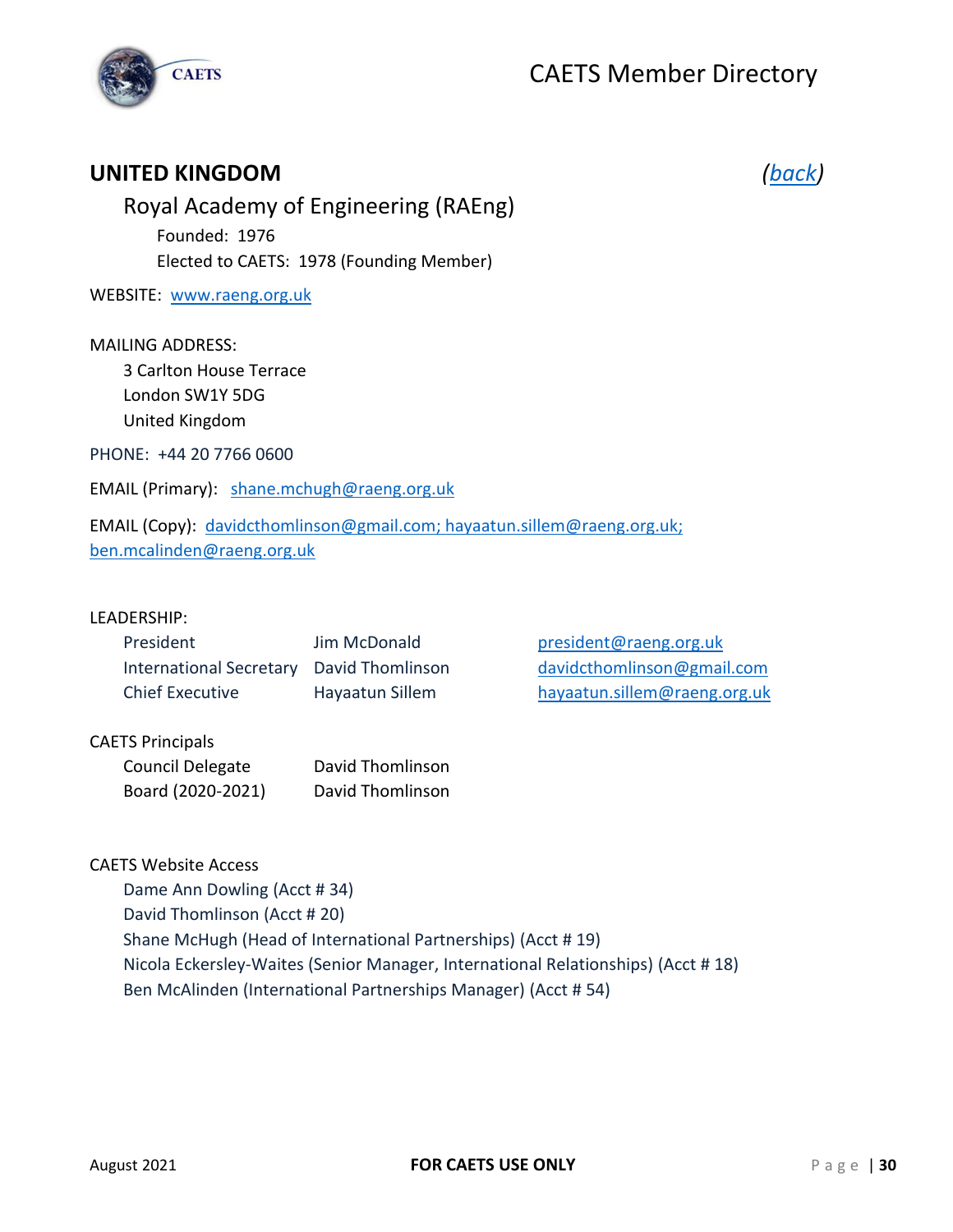

### <span id="page-31-0"></span>**UNITED STATES**

### *[\(back\)](#page-1-0)*

### National Academy of Engineering (NAE) Founded: 1964 Elected to CAETS: 1978 (Founding Member)

WEBSITE: [www.nae.edu](http://www.nae.edu/)

MAILING ADDRESS: 500 Fifth Street NW Washington, DC 20001 United States of America PHONE: +1 202 334 3677; +1 202 334 1680 EMAIL (Primary): [aromig@nae.edu;](mailto:aromig@nae.edu) [jmtien@miami.edu](mailto:jmtien@miami.edu)

EMAIL (Copy): [kzingler@nae.edu;](mailto:kzingler@nae.edu) [jjackson@nae.edu](mailto:jjackson@nae.edu)

#### LEADERSHIP:

| President                      |
|--------------------------------|
| Executive Officer              |
| <b>International Secretary</b> |

John L. Anderson

Al Romig [aromig@nae.edu](mailto:aromig@nae.edu) James M. Tien [jmtien@miami.edu](mailto:jmtien@miami.edu)

CAETS Principal Council Delegate John L. Anderson

CAETS Website Access Al Romig (Acct # 29) Kelli Zingler (Acct # 51) Jatryce Jackson (Acct # 33) James M. Tien (Acct # 63)

*Updated 2 December 2020*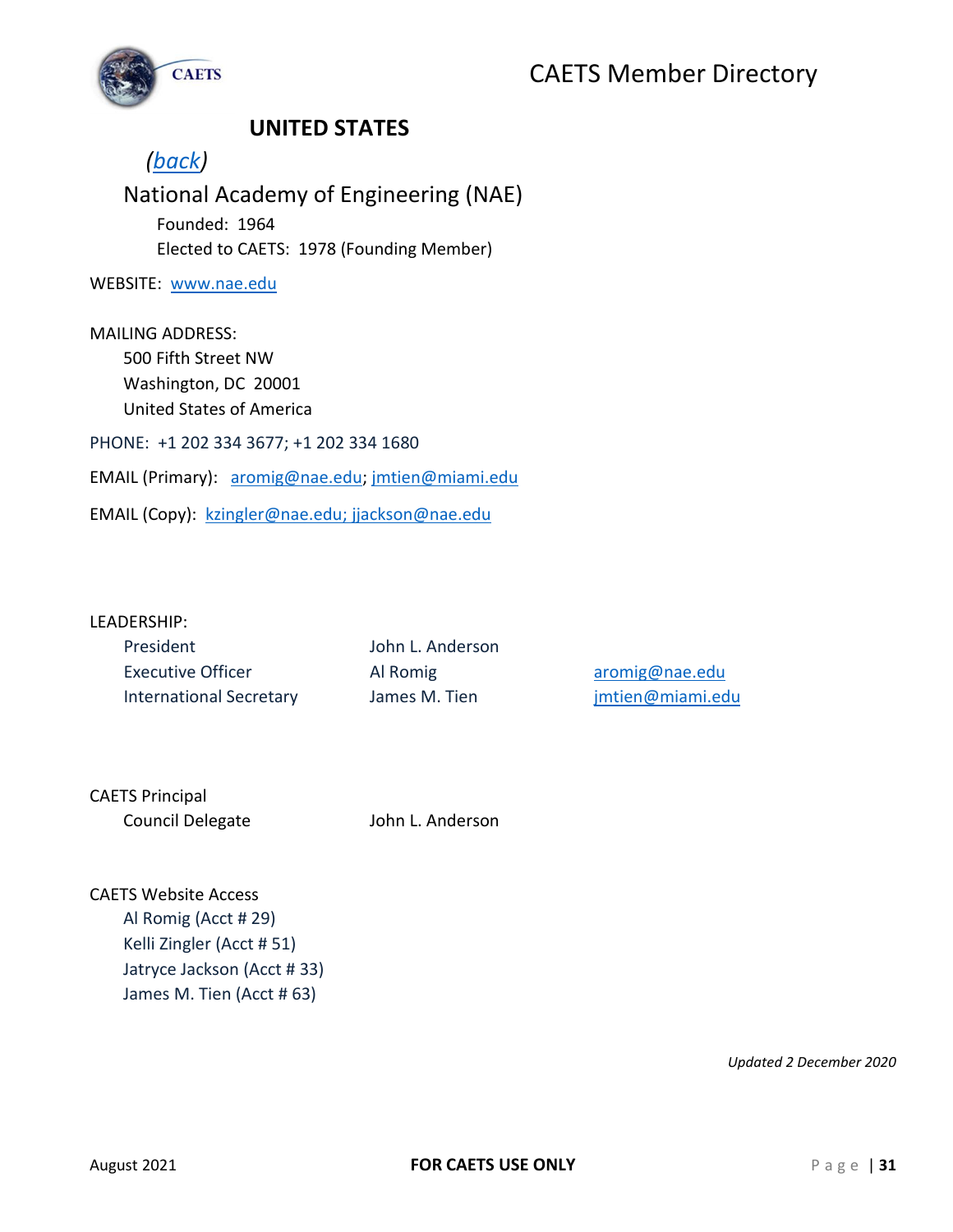

### <span id="page-32-0"></span>**URUGUAY** *[\(back\)](#page-1-0)*

### National Academy of Engineering of Uruguay (ANIU)

Founded: 1971 Elected to CAETS: 2000

WEBSITE: [www.aniu.org.uy](http://www.aniu.org.uy/)

MAILING ADDRESS:

Cuareim 1492

11100 Montevideo

Uruguay

PHONE: +598 99 107 365

EMAIL (Primary): [acadinguy@gmail.com](mailto:acadinguy@gmail.com)

EMAIL (Copy): [julio1fer@gmail.com](mailto:julio1fer@gmail.com)

#### ANIU LEADERSHIP:

| President             | Julio Fernández Odella | julio.fe |
|-----------------------|------------------------|----------|
|                       |                        | julio1fe |
| <b>Vice President</b> | Lucio Cáceres          | lucabe4  |
| Secretary             | Adriana Gambogi        | acading  |
|                       |                        |          |

rnandez@ort.edu.uy er@gmail.com 49@gmail.com guy@gmail.com gambogiadriana@gmail.com

### CAETS Principal Council Delegate Julio Fernández Odella

CAETS Website Access

Julio Fernández Odella (Acct # 5) Lucio Cáceres (Acct # 6) Adriana Gambogi (Acct # 7)

*Updated 15 July 2021*